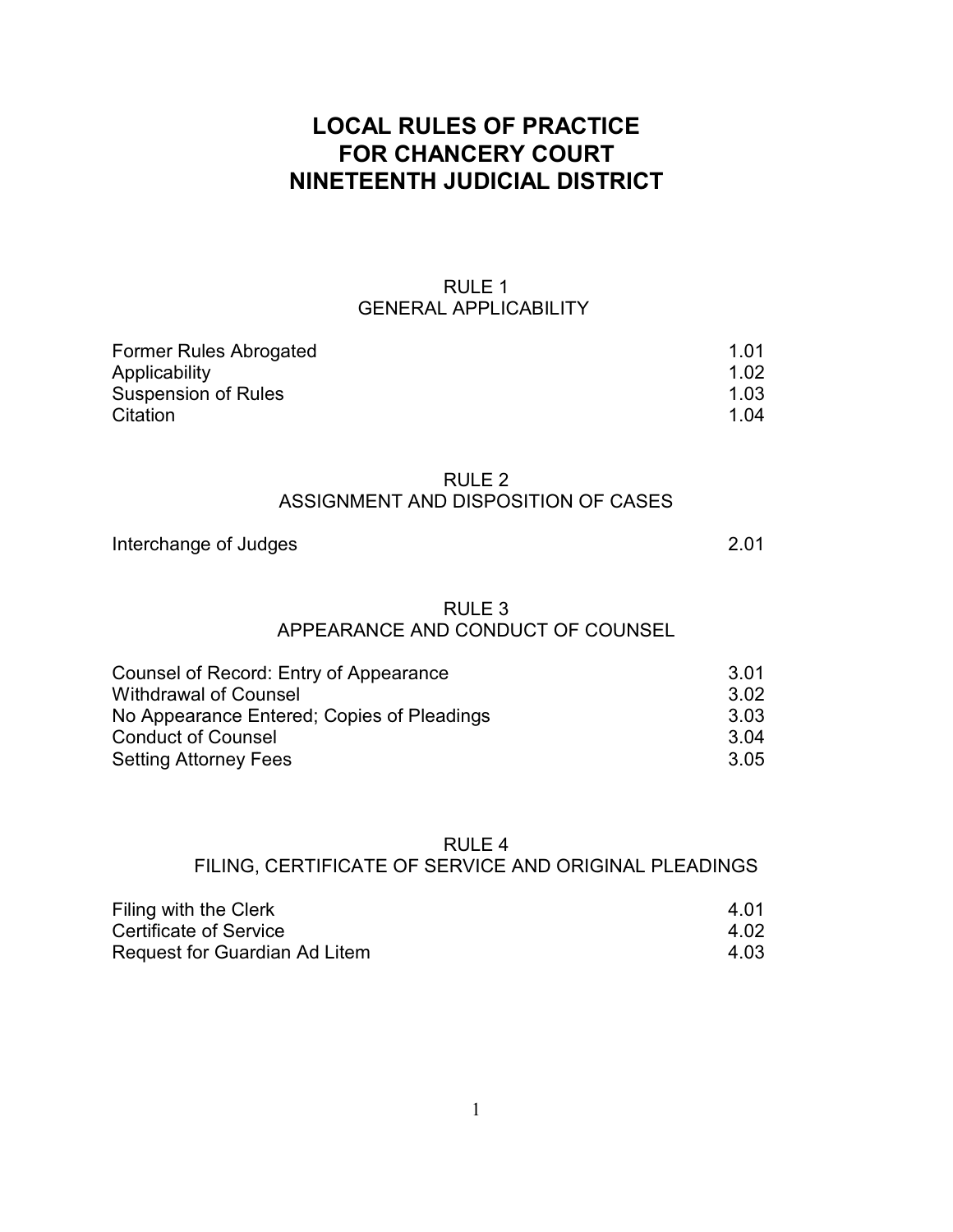# RULE 5 JURY DEMAND

Procedure 5.01<br>
Number of Jurors 5.02 Number of Jurors

RULE 6 COURT FILES

Court Files 6.01

# RULE 7 DISCOVERY IN ALL CASES

| Filing not Required Unless for Use by Court       | 7.01 |
|---------------------------------------------------|------|
| Interrogatories to Parties                        | 7.02 |
| <b>Requests for Admissions</b>                    | 7.03 |
| <b>Objection to Requests for Production</b>       | 7.04 |
| <b>Discovery Conferences</b>                      | 7.05 |
| <b>Motions to Compel Discovery</b>                | 7.06 |
| Motions for Protective Orders - To Quash Subpoena | 7.07 |
| Motion to Compel; Exhibits to Depositions         | 7.08 |

# RULE 8 MOTION PRACTICE

| <b>Setting Motions for Hearings</b>                           | 8.01 |      |
|---------------------------------------------------------------|------|------|
| Failure to Appear at a Motion Hearing; Late Appearance        | 8.02 |      |
| Time for Hearing Dispositive Pre-Trial Motions                | 8.03 |      |
| Time for Filing Responses to Non-Depositive motions           | 8.04 |      |
| Time to File Replies to Responses for Non-Dispositive Motions | 8.05 |      |
| Motions, Responses, Replies and Briefs                        |      | 8.06 |
| <b>Striking or Postponement of Motions</b>                    | 8.07 |      |
| Motions for Extraordinary/Injunction Relief                   | 8.08 |      |
| Time Limits on Oral Arguments, or Motions Requiring Testimony | 8.09 |      |
| <b>Temporary Support Hearings in Domestic Relations Cases</b> | 8.10 |      |
| <b>Temporary Parenting Plans in Domestic Relations Cases</b>  | 8.11 |      |
|                                                               |      |      |

# RULE 9 NEGOTIATIONS AND SETTLEMENTS

Court Approval of Settlements 8.01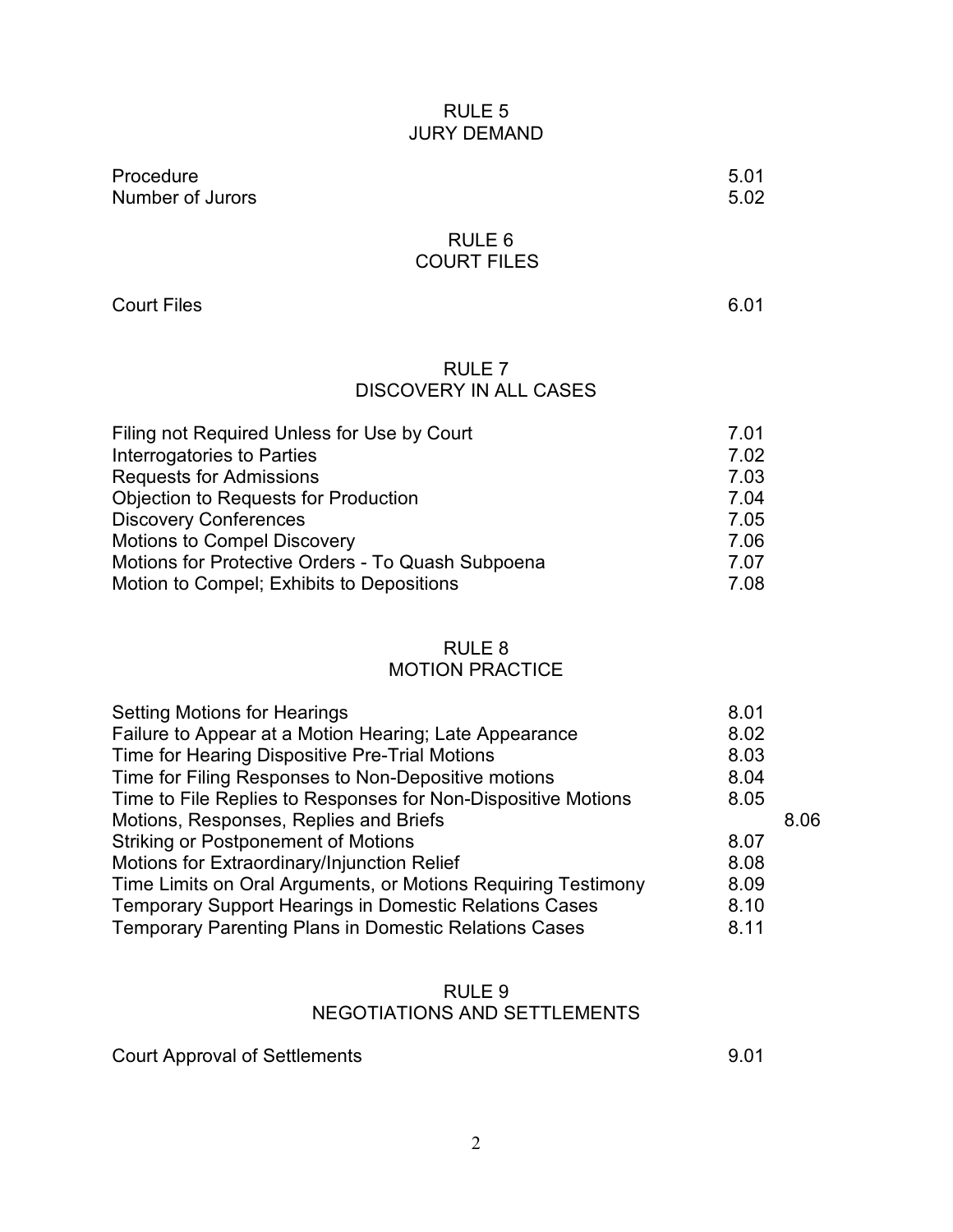# RULE 10 FINAL HEARINGS AND CONTESTED TRIALS

| <b>Uncontested Divorce Cases</b> | 10.01 |
|----------------------------------|-------|
| <b>All Contested Cases</b>       | 10.02 |

### RULE 11 PRE-TRIAL PROCEDURE

| <b>Pre-Trial Procedure Civil Actions</b>                    | 11.01 |
|-------------------------------------------------------------|-------|
| Notice of Intent to Use Audio/or Visual Recordings Required | 11.02 |
| Contempt Petitions, Proceedings and Judgment                | 11.03 |

## RULE 12 CONTINUANCES AND AWARD OF FEES AND EXPENSES

| Continuances<br>Award of Fees and Expenses                                         | 12.01<br>12.02 |
|------------------------------------------------------------------------------------|----------------|
| RULE 13<br><b>SUBPOENAS</b>                                                        |                |
| Time for Issuing Subpoenas                                                         | 13.01          |
| RULE 14<br><b>EXHIBITS</b>                                                         |                |
| Custody of the Clerk and Master<br><b>Disposition of Exhibits</b>                  | 14.01<br>14.02 |
| RULE 15<br><b>ORDERS AND JUDGMENTS</b>                                             |                |
| <b>Written Findings and Conclusions</b>                                            | 15.01          |
| Preparation and Submission of Orders and Judgments; Disagreements<br>over Contents | 15.02          |

| <b>Court Costs</b>                    | 15.03 |
|---------------------------------------|-------|
| Non-Minute Entry Orders               | 15.04 |
| Payment and Satisfaction of Judgments | 15.05 |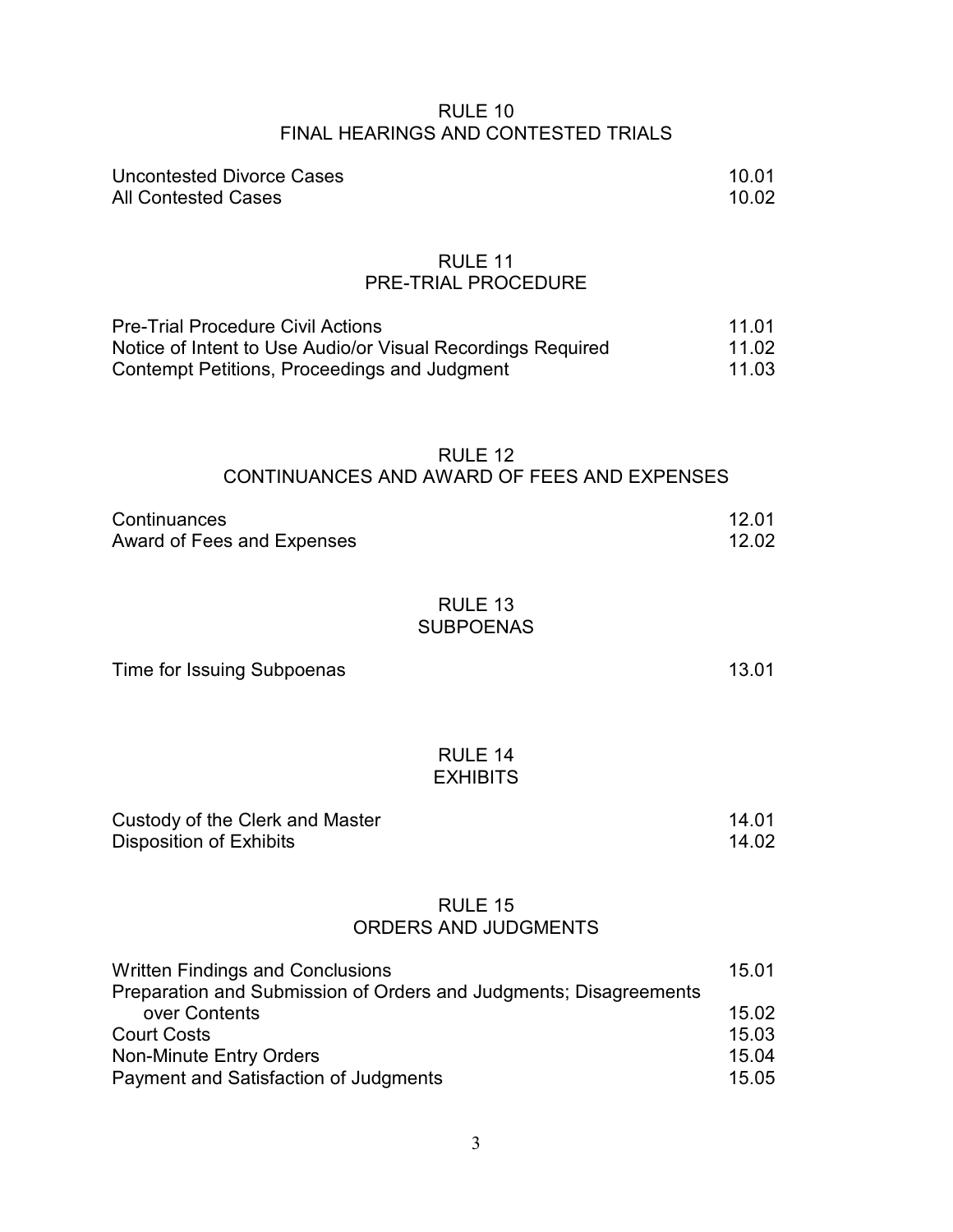# RULE 16 SPECIAL MASTERS

| Duty to Provide Court Reporter                          | 16.01  |
|---------------------------------------------------------|--------|
| Objections to Master's Report/Preparation of Transcript | 16.02  |
| <b>Additional Evidence</b>                              | 16.03. |
| Notice to Special Master                                | 16.04  |
| Special Master's Procedure                              | 16.05  |

### RULE 17

# PROBATE PRACTICE; CONSERVATORSHIPS; GUARDIANSHIPS; NAME CHANGES.

| Attorneys                                      | 17.01 |
|------------------------------------------------|-------|
| <b>Pleadings and Order</b>                     | 17.02 |
| <b>Estates of Decedents</b>                    | 17.03 |
| <b>Interested Parties</b>                      | 17.04 |
| Reports, Audits and Exceptions                 | 17.05 |
| Clerk and Master to ACT                        | 17.06 |
| <b>Claims Against Estate</b>                   | 17.07 |
| <b>Review</b>                                  | 17.08 |
| Fees and Expenses                              | 17.09 |
| Motions for Instructions or for Interpretation | 17.10 |

## RULE 18 REAL PROPERTY SALE

| <b>Property Description</b>      | 18.01 |
|----------------------------------|-------|
| Orders of Reference              | 18.02 |
| Sale Price to Cover Encumbrances | 18.03 |
| <b>Title Searches</b>            | 18.04 |

## RULE 19 DORMANT CASES

| Dismissal of Dormant Cases        | 19.01 |
|-----------------------------------|-------|
| Dismissal for Want of Prosecution | 19.02 |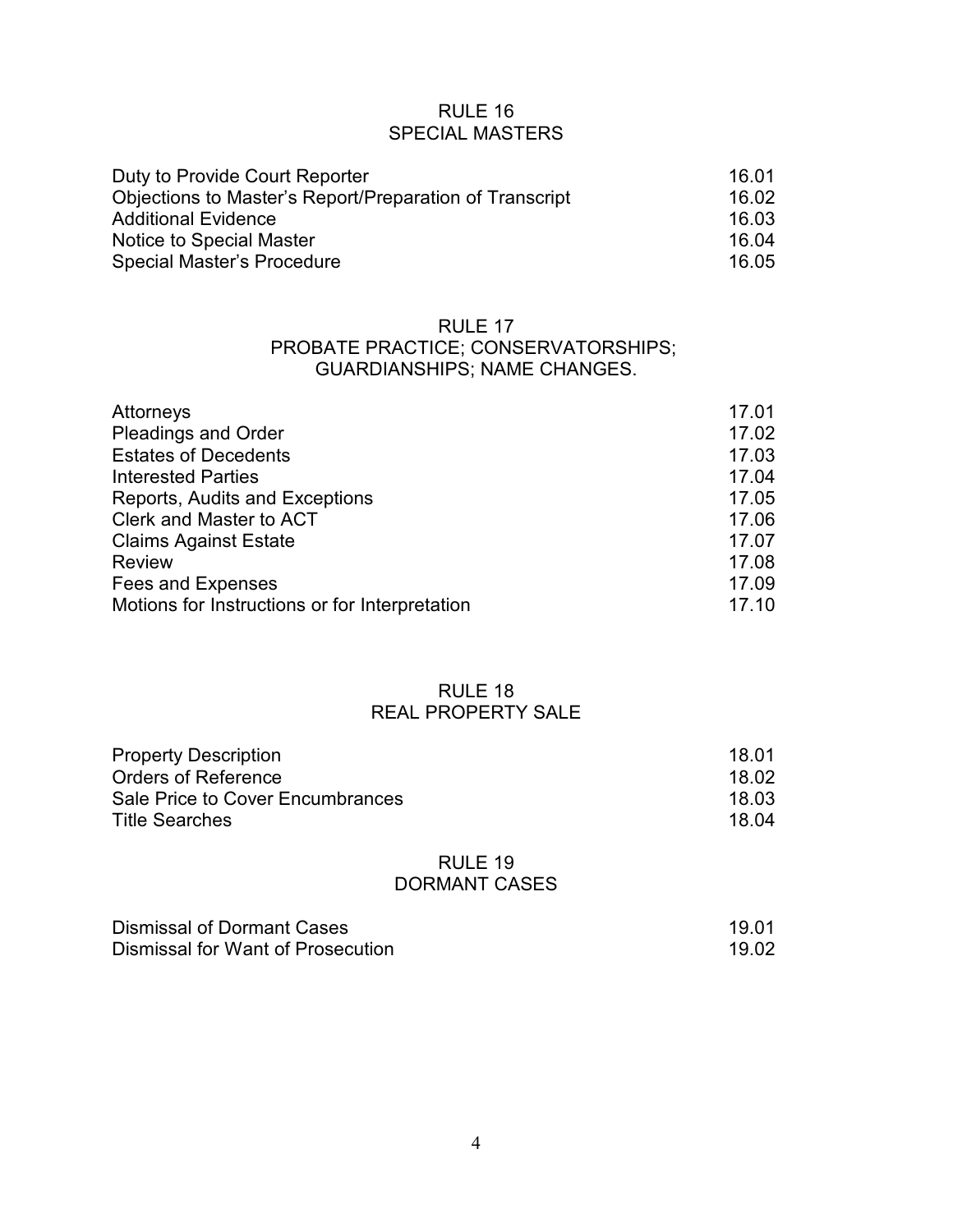# **LOCAL RULES OF PRACTICE FOR CHANCERY COURT NINETEENTH JUDICIAL DISTRICT**

# **RULE 1**

# **GENERAL APPLICABILITY**

Sec. 1.01 Former Rules Abrogated

All former rules of local practice except as re-adopted herein are hereby

abrogated.

Sec. 1.02 Applicability

Each rule is applicable in all cases in the Chancery Court unless otherwise

indicated by a particular rule.

Sec. 1.03 Suspension of Rules

Whenever the Court determines that justice requires it, it may suspend any

of these rules.

Sec. 1.04 Citation

These rules may be cited as "RULE ChC19."

# **RULE 2**

# **ASSIGNMENT AND DISPOSITION OF CASES**

Sec. 2.01 Interchange of Judges

When necessary for the efficient administration of justice, a judge may hear and determine any matter by interchange for another judge without the necessity of transferring the case from one court to another.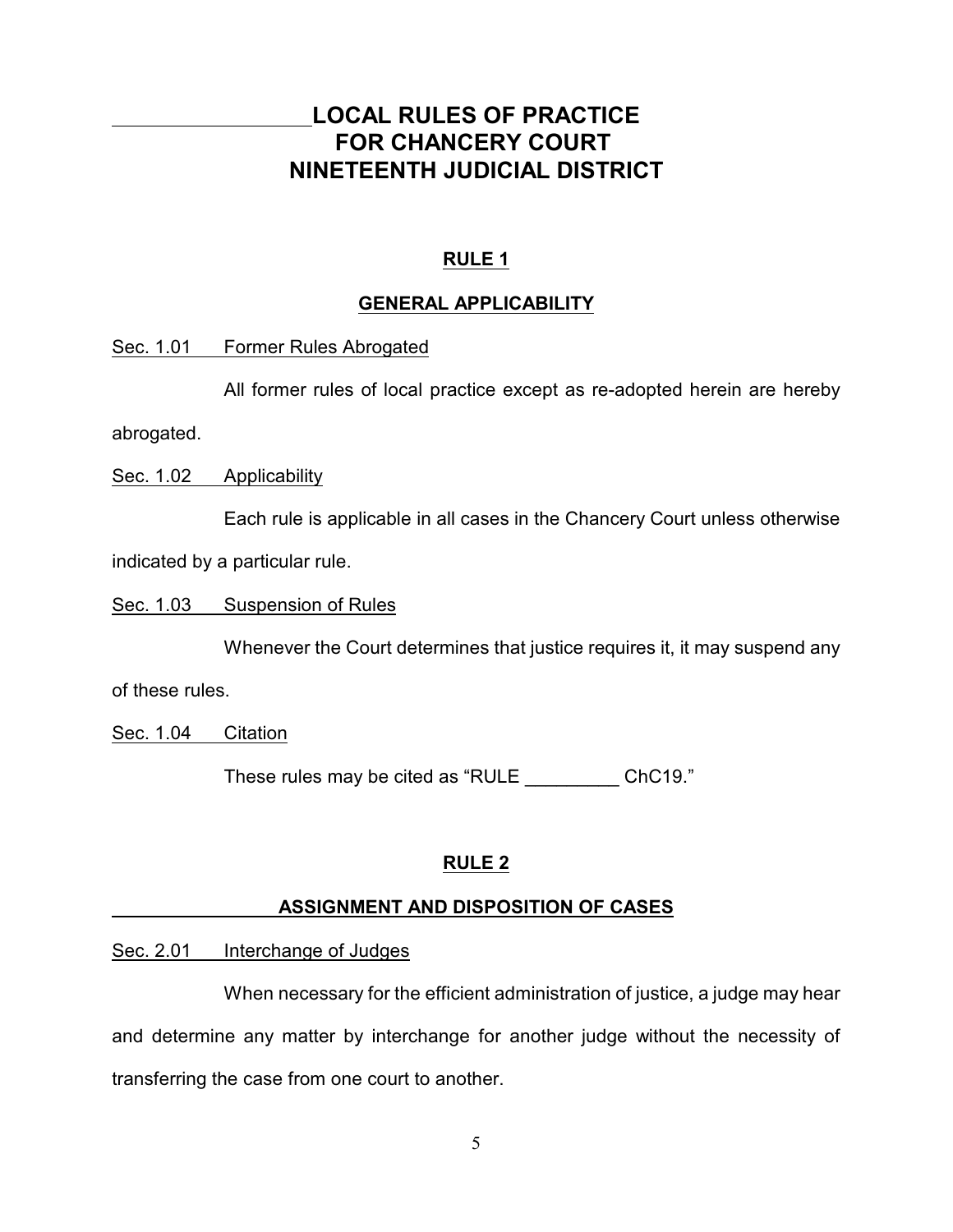### **RULE 3**

### **APPEARANCE AND CONDUCT OF COUNSEL**

#### Sec. 3.01 Counsel of Record: Entry of Appearance

All counsel who have entered an appearance in a case will be counsel of

record. Entry of an appearance shall be made in one of the following ways:

- (1) A written request by counsel to the Clerk and Master;
- (2) The filing of any pleadings or orders;
- (3) The filing of a formal notice of appearance; or
- (4) Appearance as counsel at any court hearing.

### Sec. 3.02 Withdrawal of Counsel

No attorney may be allowed to withdraw except by leave of Court upon motion for good cause.

### Sec. 3.03 No Appearance Entered; Copies of Pleadings

If a party does not have counsel of record, copies of the pleadings filed shall be furnished to the adverse party.

### Sec. 3.04 Conduct of Counsel

(a) Attorneys shall stand while examining and addressing witnesses, the jury or the Court.

(b) All attorneys are to be present and in the courtroom at the appointed hour a case or motion has been set for a hearing.

(c) If an attorney is appearing in behalf of another attorney named on the docket, the Clerk and Master should be notified before the scheduled time for hearing.

#### Sec. 3.05 Setting Attorney Fees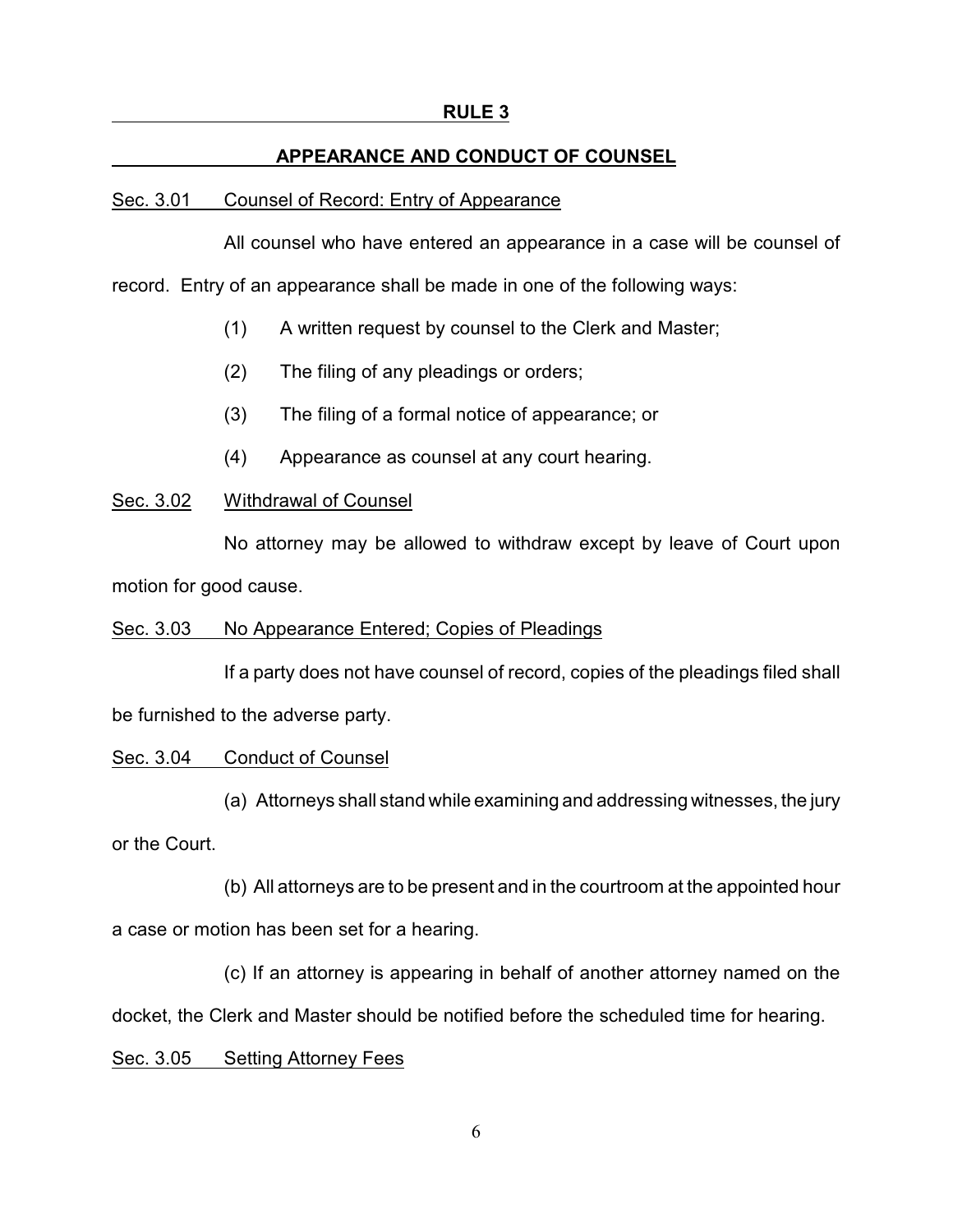Whenever it is necessary for the Court to set fees of attorneys, the attorney shall file an affidavit of time and activity involved in the case, a suggestion of the amount of a reasonable fee, and any other information requested by the Court.

## **RULE 4**

# **FILING, CERTIFICATE OF SERVICE AND ORIGINAL PLEADINGS**

# Sec. 4.01 Filing with the Clerk

All papers, including pleadings, motions, briefs and proposed judgments and orders shall be filed with the Clerk and Master. Papers should not be mailed to or left with the Chancellor.

# Sec. 4.02 Certificate of Service

All papers must contain a certificate of service which must contain the date of service and the name of the person or persons served.

# Sec. 4.03 Request for Guardian Ad Litem

If a Guardian Ad Litem is requested in any case for any reason, the requesting party must suggest the names of attorneys who have been made aware of the circumstances establishing the need and who have no known conflict of interest and who would be willing to serve.

# **RULE 5**

### **JURY DEMAND**

# Sec. 5.01 Procedure

In all cases in which a jury is demanded, the words "JURY DEMAND" shall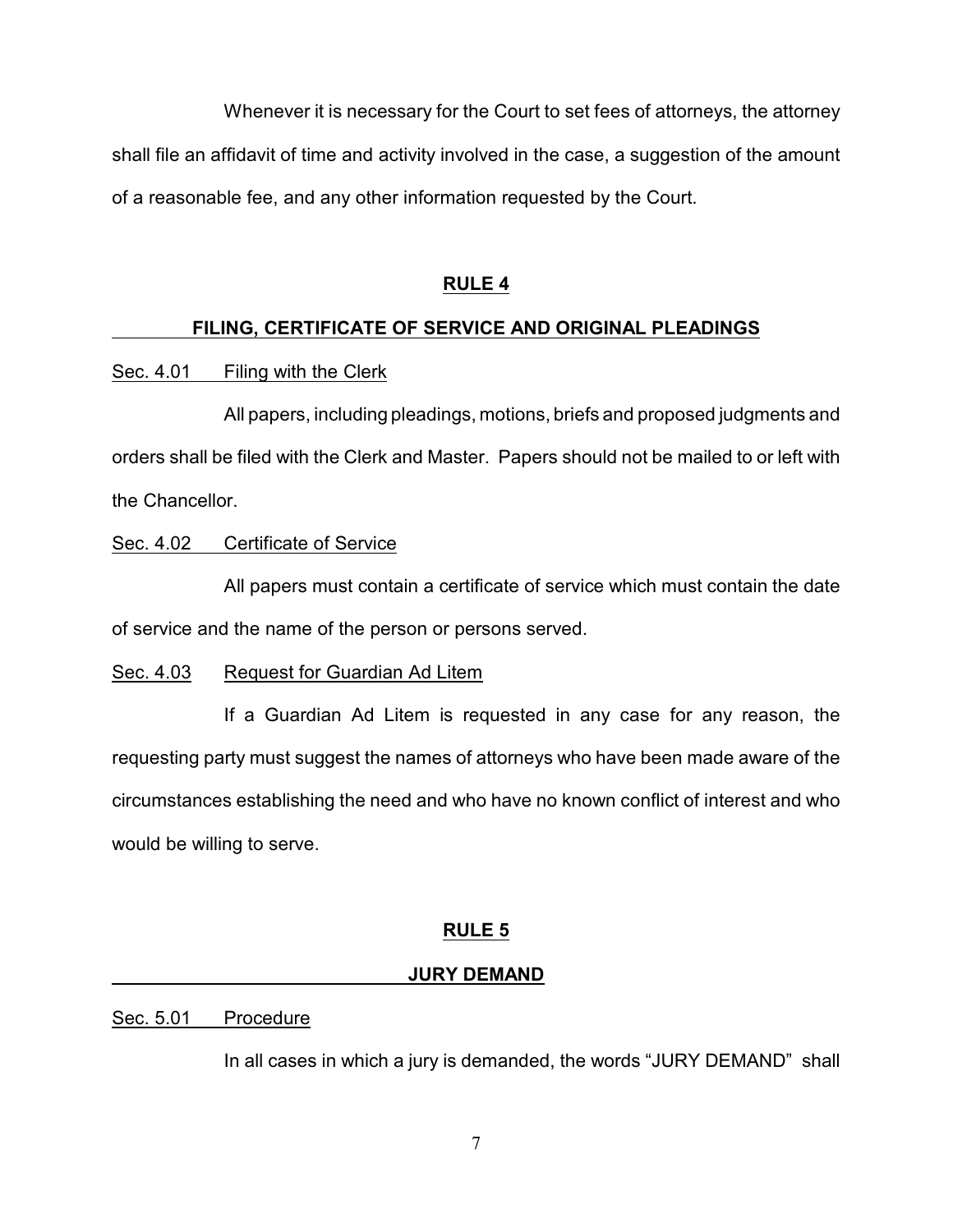be typewritten in capital letters on the first page of the original pleading opposite the style of the case below the space for the case number.

### Sec. 5.02 Number of Jurors

In all cases the parties may stipulate that the jury will consist of any number of persons less than twelve. Unless otherwise expressly demanded, the Court will consider a demand for jury a request for a twelve (12) person jury.

# **RULE 6**

# **COURT FILES**

Sec. 6.01 All papers and records of the Court shall be in the custody of the Clerk and Master. Files in all cases may be withdrawn by any attorney or their employee only upon permission of the Clerk and Master.

# **RULE 7**

# **DISCOVERY IN ALL CASES**

# Sec. 7.01 Filing Not Required Unless for Use by Court

Interrogatories, request for production, depositions, or any other discovery material should not be filed with the Clerk and Master unless and until it is used in court or introduced and identified as evidence during the hearing or considered by the Court for some purpose.

### Sec. 7.02 Interrogatories to Parties

(a) When answering or objecting to interrogatories, the replying or objecting party shall, as part of his answer or objection, set forth immediately preceding the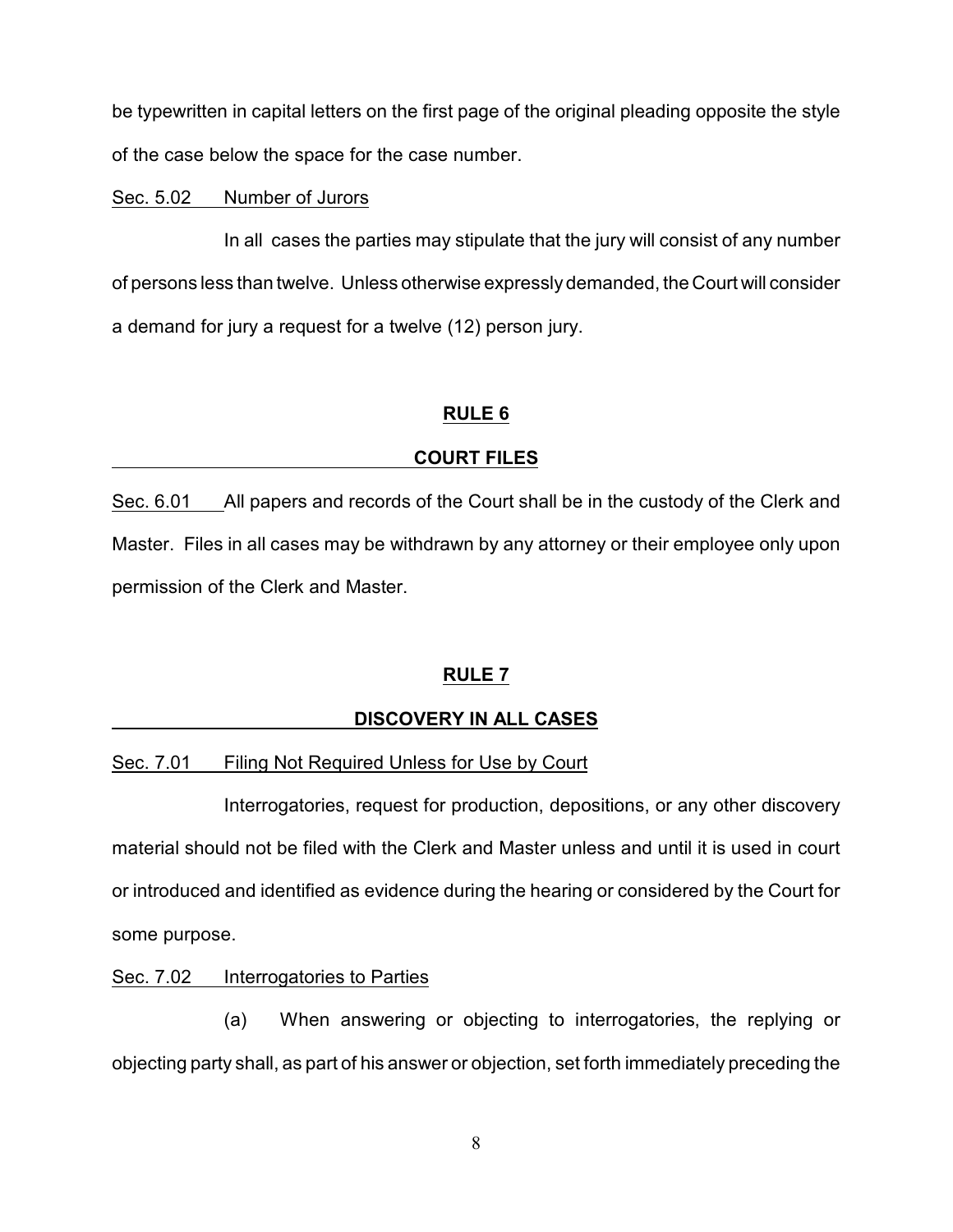answer or objection, the interrogatory with respect to which answer or objection is made.

(b) Interrogatories pursuant to Rule 33, T.R.C.P. shall be unlimited but if the number of interrogatories in any given set or the content thereof is considered overly burdensome a motion maybe made to delete the necessity of responding to any interrogatory deemed abusive by the Court. Leave of Court must be obtained to submit additional sets of interrogatories beyond the first set. Requests for leave shall include copies of such additional interrogatories or sets of interrogatories to be submitted, and a statement of counsel as to the necessity for such information.

### Sec. 7.03 Requests for Admissions

Requests for admissions made pursuant to Rule 36, T.R.C.P., shall be arranged so that after each separate request a blank space shall be provided to enable the responding party to give his response.

### Sec. 7.04 Objection to Requests for Production

When objecting to requests for production made pursuant to Rule 34, T.R.C.P., the request shall be repeated immediately preceding the objection.

### Sec. 7.05 Discovery Conferences

To avoid undue delay, the Court will refuse to rule on any motions for discovery unless moving counsel shall first file with the Court at the time of filing of the motion, a statement certifying that he has conferred with counsel for the opposing party in a good faith effort to resolve by agreement the issues raised and that counsel have not been able to do so. If counsel for any party advises the Court in writing that an opposing counsel has refused or delayed a discussion of the problems covered in this subsection, the Court may take such action as appropriate to avoid delay, including taxing the amount of unnecessary costs and attorneys' fees to the culpable party.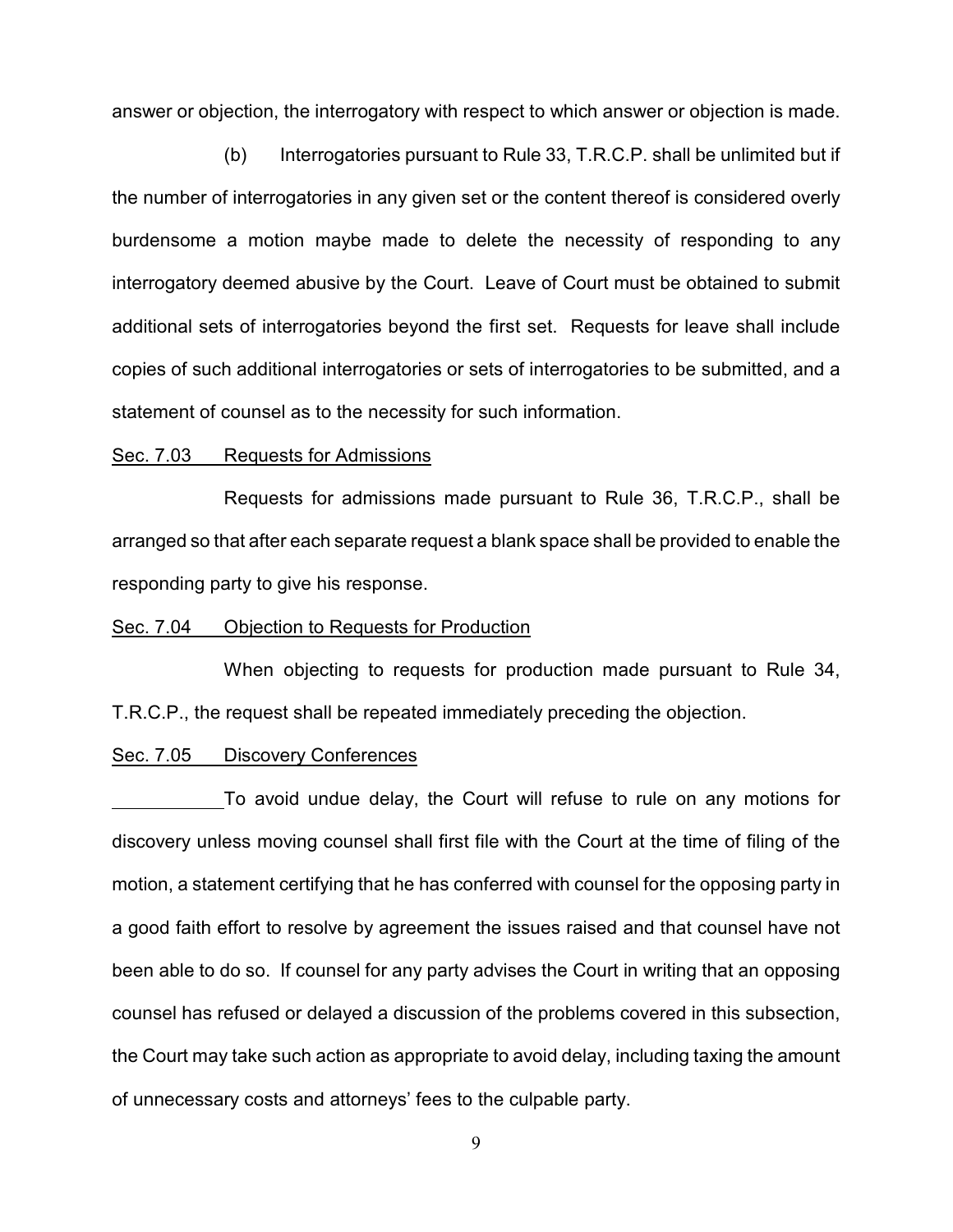### Sec. 7.06 Motions to Compel Discovery

Motions to Compel shall:

(a) Either (1) quote verbatim the interrogatory, request or question and any objection or response thereto, or (2) be accompanied by a copy of the interrogatory, request, or excerpt of a deposition which shows the question and objection or response;

(b) State the reason supporting the motion; and

 (c) Be accompanied by a discovery conference statement as provided by Rule 7.05 of these rules.

 (d) If any party being deposed refuses to answer a question or is directed not to answer by their attorney, the Court may, upon a finding that such refusal was not justified, tax all costs for the discovery process involved and for any subsequent hearing to address the unjustified refusal to answer during the original deposition to the party who wrongfully refused to answer.

### Sec. 7.07 Motions for Protective Orders

Motions for protective orders filed pursuant to Rule 26.03, T.R.C.P., or any motion asking that discovery be postponed or restricted shall:

(a) Either (1) quote verbatim the interrogatory, request, question or subpoena, or (2) be accompanied by a copy of the interrogatory, request, subpoena or excerpt of a deposition which shows the questions;

(b) State with particularity the grounds for the motion;

(c) Be accompanied by an affidavit or other evidence showing the need for the order;

(d) Be accompanied by a proposed protective order; and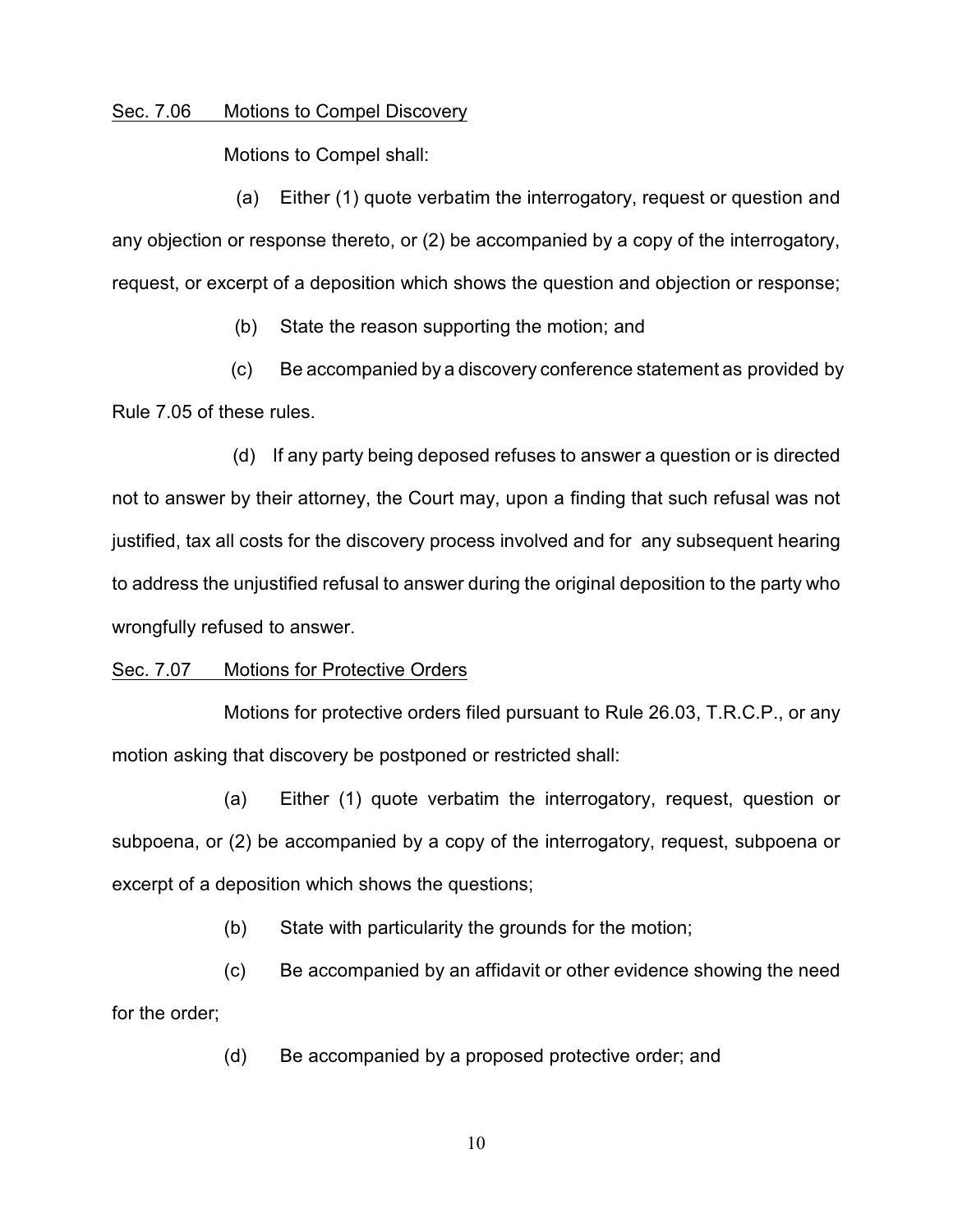(e) Be accompanied by a discovery conference statement as provided by Rule 7.05 of these rules.

### Sec. 7.08 Motion to Compel Exhibits to Depositions

Agreements to furnish exhibits made during the taking of depositions may be enforced by motion made pursuant to Rule 37, T.R.C.P..

### **RULE 8**

### **MOTION PRACTICE**

Sec. 8.01 Setting Motions for Hearings

All motions shall contain a notice of hearing advising opposing counsel (or pro se litigant) of the date and time a motion is scheduled to be heard. All motions will be heard on a regular motion day to be provided by the Clerk and Master. The hearing date shall be no less than five (5) business days after service of notice. If a motion is noticed for hearing on a date and time on which opposing counsel is unavailable, it is assumed by the court that the motion will be continued by agreement to the court's next regular motion day. When a motion is continued, it shall be the responsibility of counsel to advise the Clerk and Master's office of the rescheduled date so that the motion will be placed on the court's docket.

### Sec. 8.02 Failure to Appear at a Motion Hearing; Late Appearance

If any party does not appear at a scheduled hearing on a motion or any other matter scheduled to be heard on the motion docket, the court may strike or adjudicate the motion. Counsel who will be late for a motion hearing shall notify the Clerk and Master in advance of the hearing or have an announcement to that effect made at the beginning of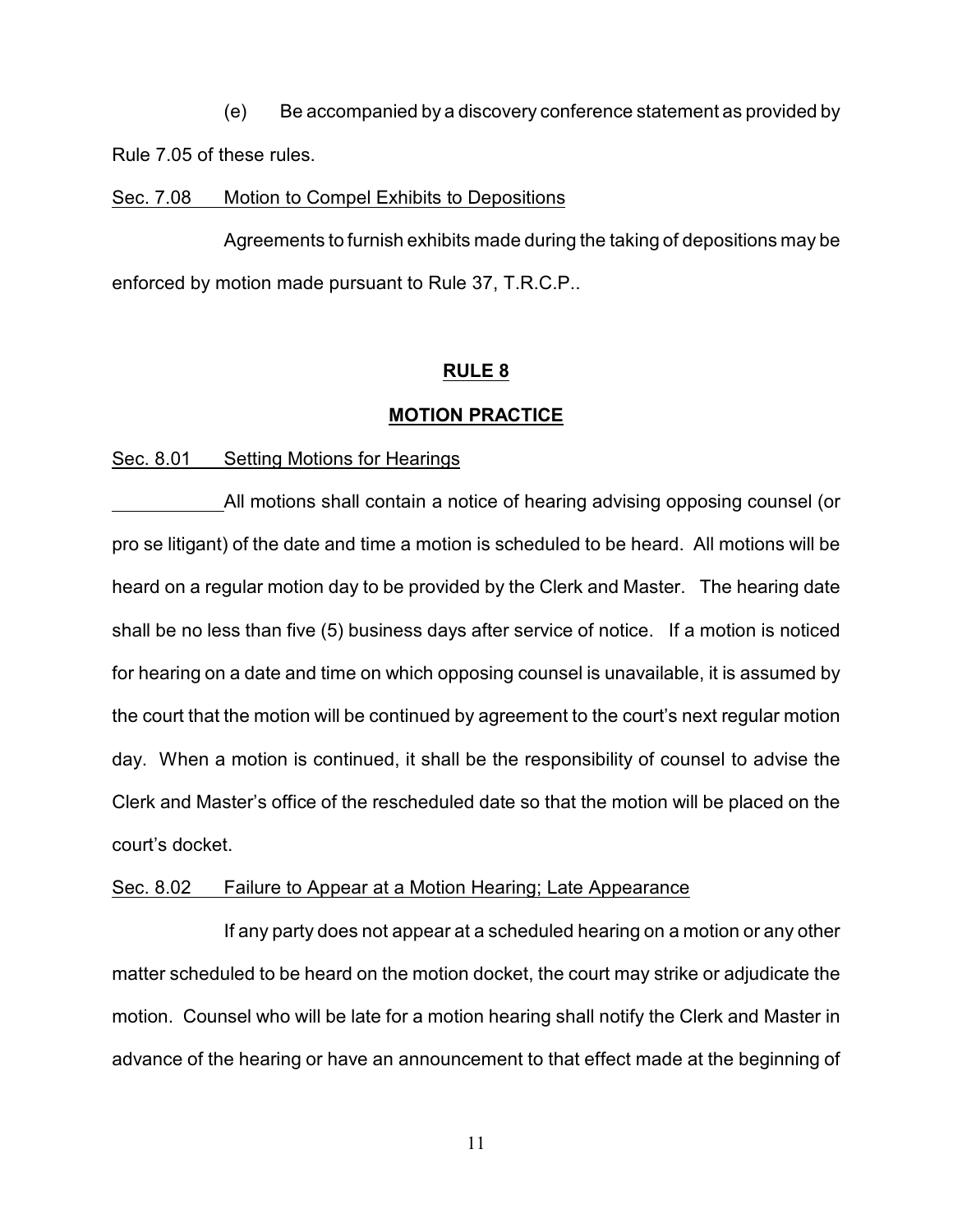the motion docket. If the movent fails to appear, the court may tax, as costs, reasonable fees and expenses in favor of the opposing party who did appear at the scheduled hearing.

### Sec. 8.03 Time for Hearing Dispositive Pre-Trial Motions

Pre-trial motions which may be dispositive of one or more issues in a case must be set for hearing no less than thirty (30) days prior to the trial on the merits.

### Sec. 8.04 Time for Filing Responses to Non-dispositive motions

Responses to non-dispositive motions must be served and filed at least two

(2) days before the hearing date.

### Sec. 8.05 Time to File Replies to Responses for Non-dispositive Motions

Replies to responses to non-dispositive motions must be served and filed at least one (1) business day before the hearing date.

### Sec. 8.06 Motions, Responses, Replies and Briefs

(a) Motions shall clearly state with particularity the grounds therefor, and shall set forth the relief or order sought as required by T.R.C.P. 7.02.

(b) Every motion or response that requires the resolution of an issue of law shall be accompanied by a memorandum of law and facts in support thereof. Any motion, response, brief or memorandum of law that makes reference to a transcript or deposition shall make reference to the specific page(s) of the transcript involved.

(c) If the motion is opposed, a written response to the motion may be filed and served on all parties. The response should state with particularity the grounds for opposition to the motion, supported by legal authority, if necessary.

(d) Responses to motions, including counter-affidavits, depositions, briefs or any other matters presented in opposition to motions, must be filed with the Clerk and Master's office within the time periods set out above, and as provided in the Tennessee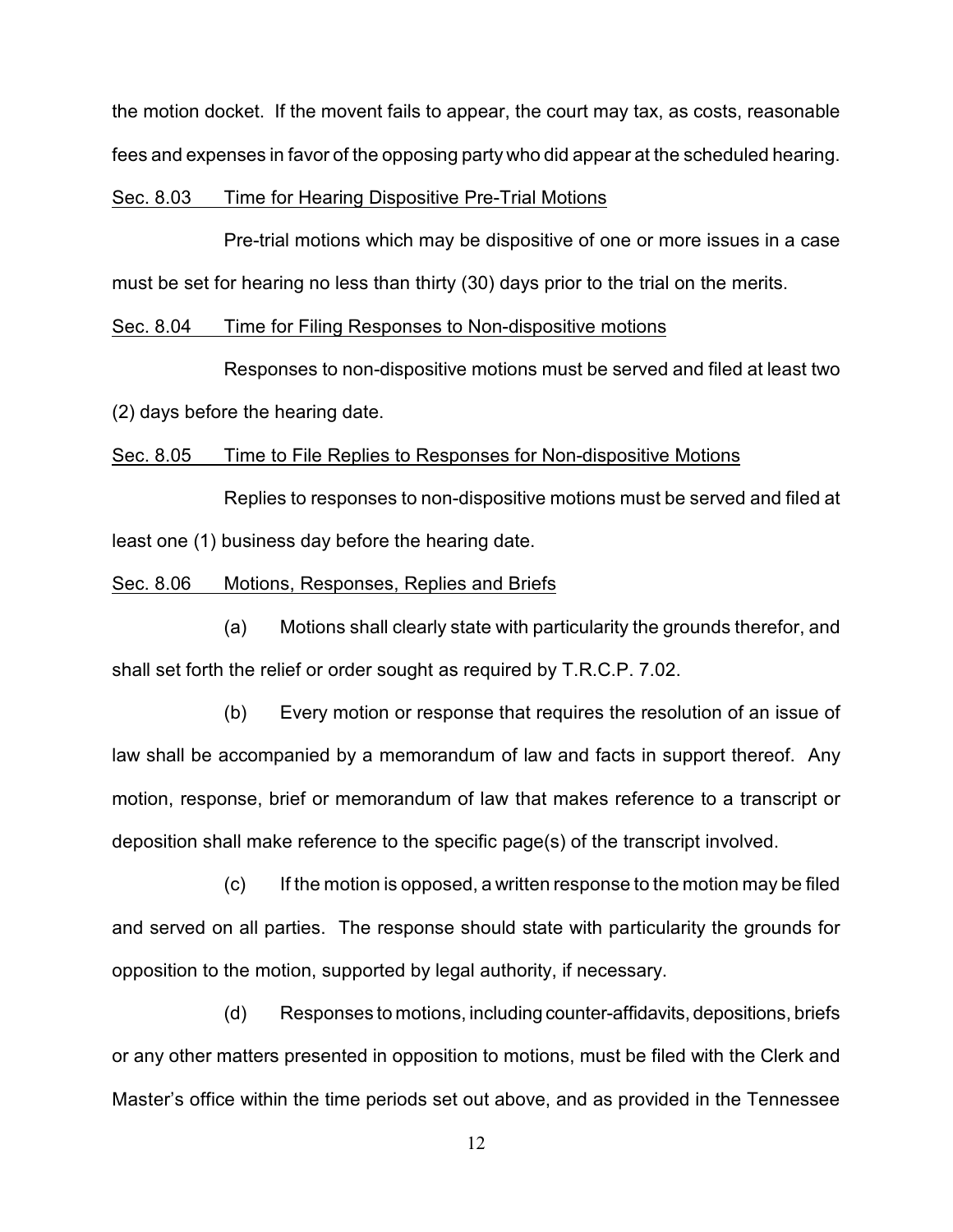Rules of Civil Procedure.

(e) Replies to responses, if any, must be filed with the Clerk and Master's office within the time periods set out above.

#### Sec. 8.07 Striking or Postponement of Motions

After a motion has been filed with the Clerk and Master and docketed, no party may strike or postpone a motion without the agreement of all parties, except that a party may strike their own motion without agreement by giving two (2) business days notice to the Clerk and Master and notice to all parties prior to the scheduled hearing date. If a motion is to be stricken or postponed by agreement, counsel shall notify the clerk as soon as practicable. If any party strikes or postpones a motion in violation of this rule, the Court may tax as costs reasonable fees and expenses of any party who appeared at the scheduled hearing.

### Sec. 8.08 Motions for Extraordinary/Injunctive Relief

All ex parte requests for extraordinary relief shall comply with Rule 65, Tennessee Rules of Civil Procedure, and shall be filed with the Clerk and Master's office. The Chancellor will decide the matter on the verified pleadings and/or affidavits without consultation with counsel.

# Sec. 8.09 Time Limits on Oral Arguments, or Motions Requiring Testimony

If a motion cannot be presented within two hours, the motion must be placed on the court's regular trial docket.

### Sec. 8.10 Temporary Support Hearings in Domestic Relations Cases

All Temporary Support Hearings will be heard and decided on the sworn income and expense statements of the parties, sworn affidavits or depositions of the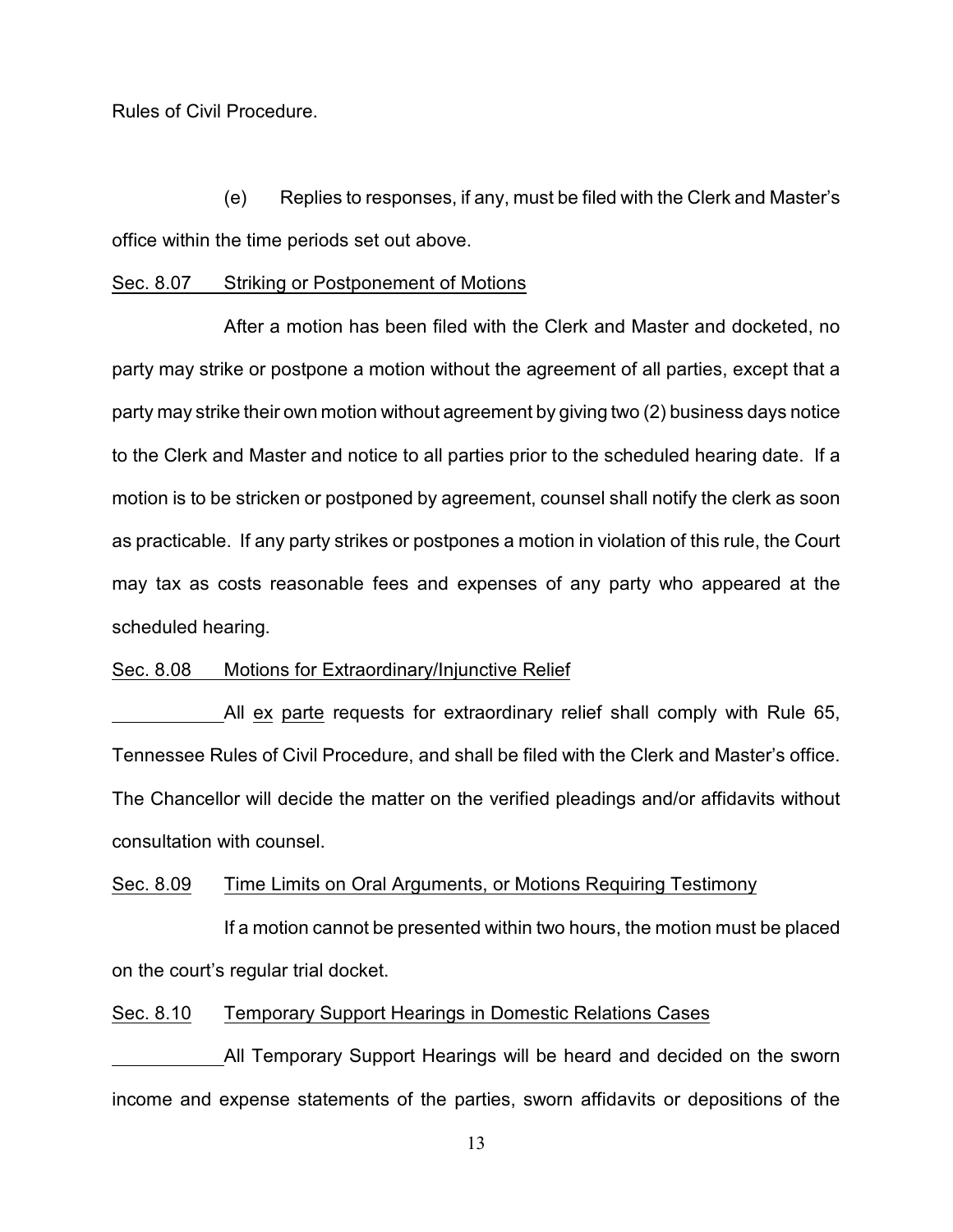parties and/or witnesses, and the arguments of counsel. Live testimony will be allowed only at the discretion of the Chancellor.

Sec. 8.11 Temporary Parenting Plans in Domestic Relations Cases

(a) Each of the parties to the divorce action shall submit a proposed Temporary Parenting Plan and shall submit an affidavit of income and expenses. The court will either adopt one of the plans submitted, appropriately alter and adopt one of them or may, in the court's discretion, hear additional testimony before determining a Temporary Parenting Plan.

(b) The court may hold a status conference to determine whether the request for a Temporary Parenting Plan should first be submitted to mediation prior to a decision from the court.

# **Rule 9**

# **NEGOTIATIONS AND SETTLEMENTS**

# Sec. 9.01 Court Approval of Settlements

All petitions for the approval of worker's compensation and minors' claims may be presented to the Chancellor in chambers at 8:30 a.m. on any date the Chancellor is holding court. Counsel should notify the Chancellor's administrative assistant of the settlement and the day it is to be presented.

# **RULE 10**

# **FINAL HEARINGS AND CONTESTED TRIALS**

Sec. 10.01 Uncontested Divorce Cases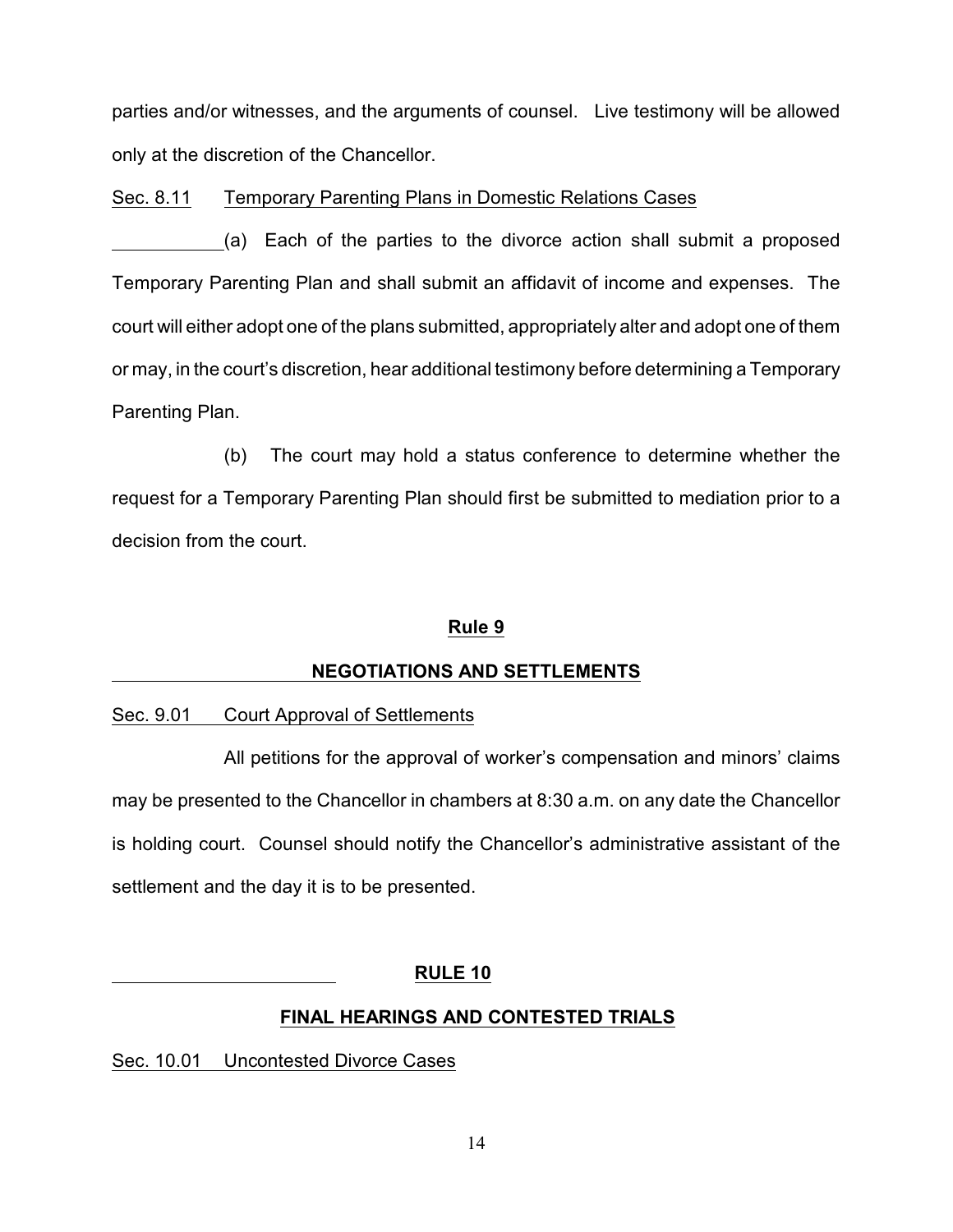Counsel may submit irreconcilable differences divorce cases (i.e. Final Decree, MDA, Parenting Plan and Child Support Worksheet) to the Clerk and Master's office the day before the case is scheduled to be heard, and the court will sign the Final Decree of Divorce on the date of hearing.

#### Sec. 10.02 All Contested Cases

#### (a) Pretrial Briefs

 Pretrial briefs are required in all contested cases except cases tried by a jury. Each pretrial brief shall contain a short statement of facts in support of the party's position and a list of issues to be decided by the court. In cases requiring a resolution of an issue of law, the Pretrial Brief shall also contain legal argument with citation to supporting authority. All pretrial briefs shall be filed with the Court 72 hours prior to trial and served on opposing counsel.

### (b) Domestic Relations Cases

 In addition to the pretrial brief requirement of Rule 11.02(a), each party shall prepare a written, itemized Schedule of Assets and Liabilities, and state whether each is separate or marital property, the value of the property (or the appreciation of separate property during the marriage) and a proposed division of the marital estate. Each subdivision of the Schedule of Assets (e.g. Real Estate, Personal Property, Securities, Mutual Funds, Retirement Accounts, Automobiles, Credit Cards, Personal Loans, etc.) shall be in alphabetical order to assist the Court in comparing each party's proposal. The parties are encouraged to mirror each others Schedule of Assets and Liabilities so as to assist the Court in this regard.

### (c) Valuation of Business in Domestic Relations Cases

In a domestic relations case, if there is a business to be valued (whether Sole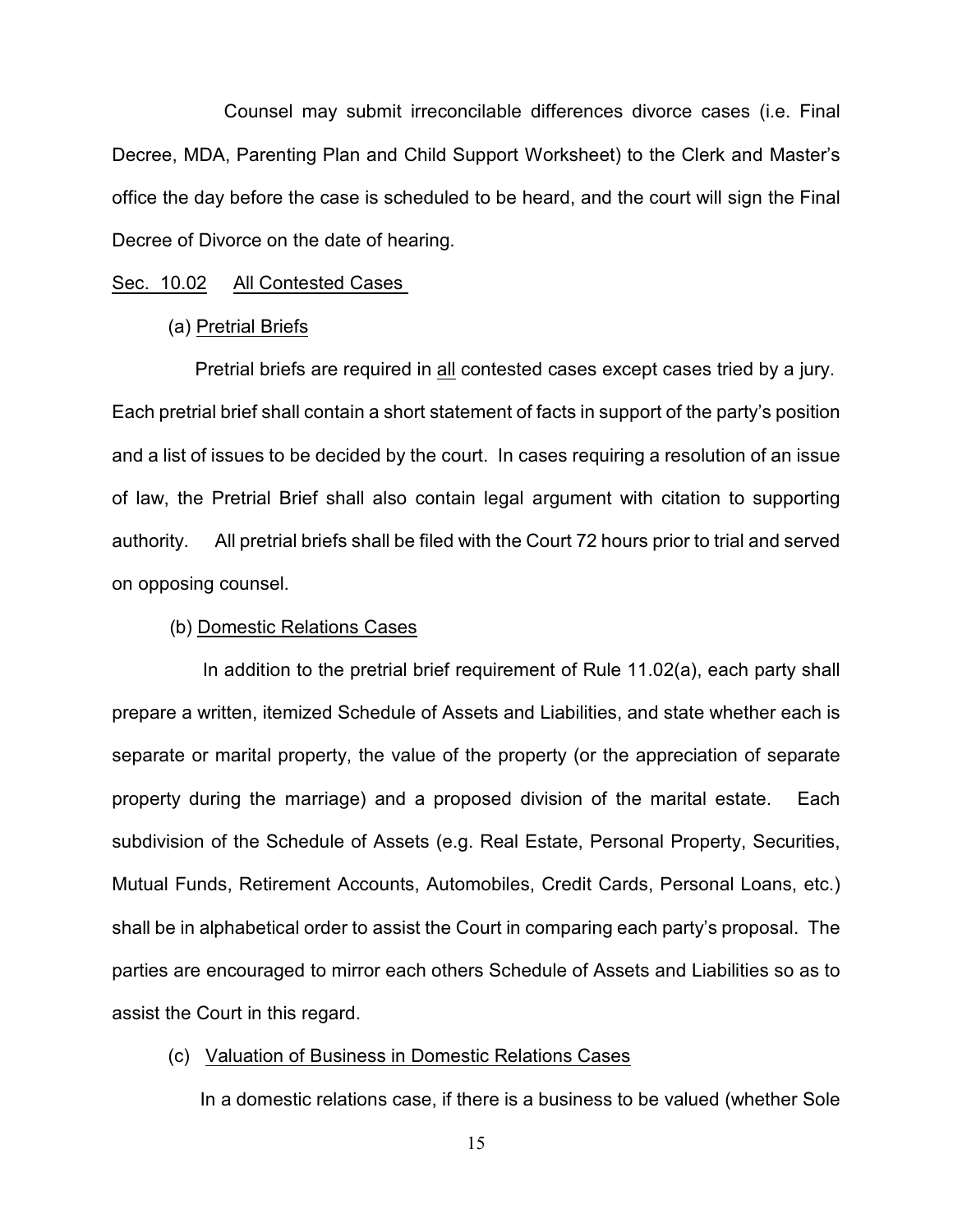Partnership, Partnership, Corporation or LLC) each party shall prepare a Schedule of Assets and Liabilities of the business, assign value, debt and equity to each item or category, and describe in detail the method used to value the business (e.g. book value, delaware block method, etc.) with supporting legal authority and/or expert report which shall be included in the parties pretrial brief.

### **RULE 11**

#### **PRE-TRIAL PROCEDURE**

#### Sec. 11.01 Pre-Trial Procedure Civil Actions

 In all civil actions set for trial on the merits, at least three (3) business days prior to trial all counsel shall:

(a) Furnish the names and addresses of witnesses (other than impeachment and rebuttal witnesses) to opposing counsel.

(b) Furnish copies of all exhibits proposed to be offered (other than impeachment or rebuttal exhibits) to opposing counsel. When it is impractical to copy exhibits, the proposed exhibits shall be made available for inspection upon reasonable notice.

(c) File depositions to be used as evidence (other than for impeachment) with the Clerk and Master.

 (d) File a Pretrial Brief pursuant to Rule 10.02 (a) (b) and/or (c) with the Clerk and Master and serve the brief on opposing counsel.

### Sec. 11.02 Notice of Intent to Use Audio/or Visual Recordings Required

When a party intends to offer an audio and/or visual recording as evidence in a jury trial, counsel must provide written notice to all adverse counsel at least thirty (30)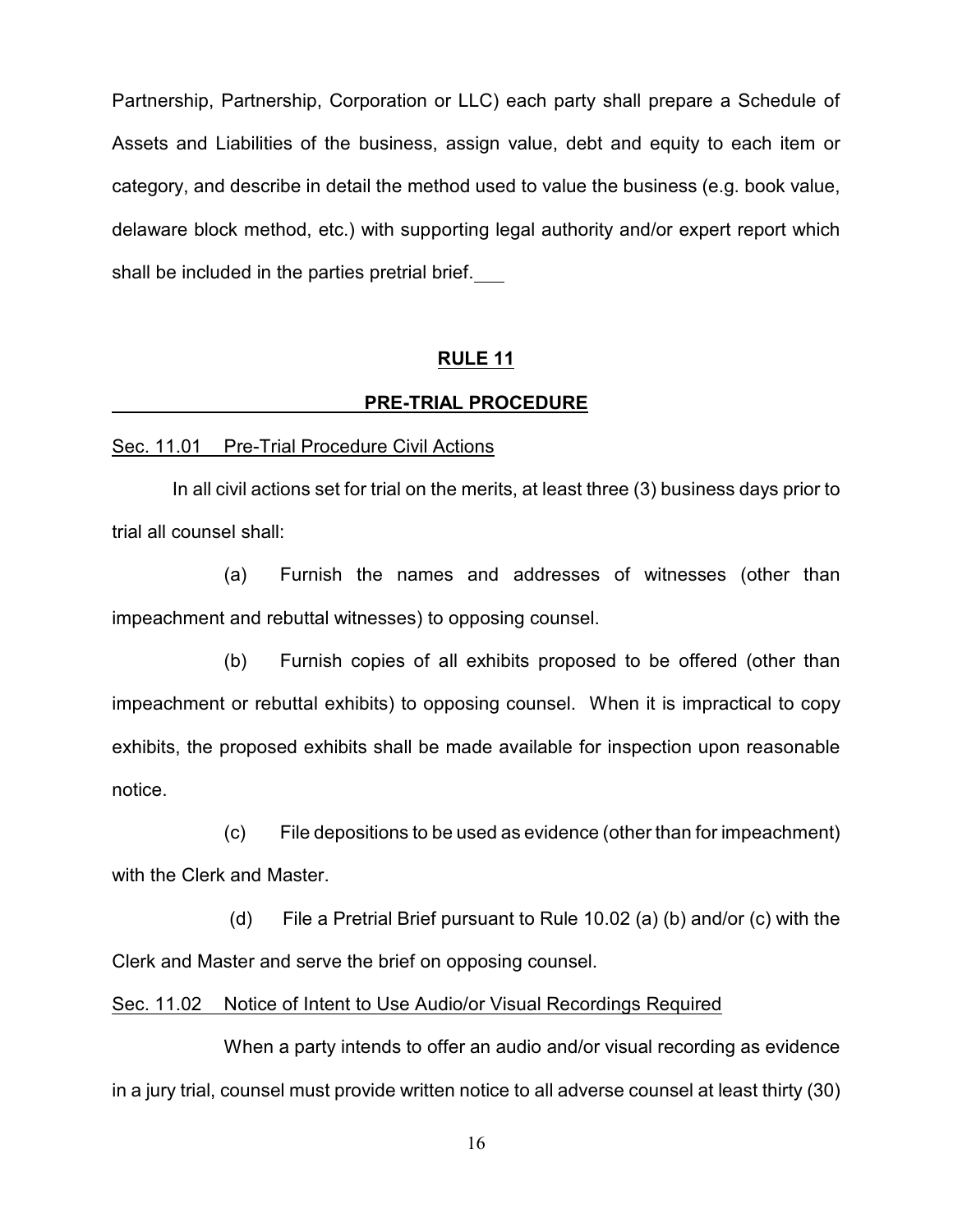days before trial. Adverse counsel shall be permitted to review the recording in the form to be offered at trial and shall be allowed to copy the recording at his or her expense. Adverse counsel shall promptly advise the other attorney of each objection to the recording. The lawyers shall then attempt in good faith to resolve objections. If no resolution is reached, a motion in limine shall be filed and set sufficiently before trial so that the objections may be ruled on in time to allow any necessary editing.

#### Sec. 11.03 Contempt Petitions, Proceedings and Judgment

 (a) All petitions charging the Respondent with contempt shall specify whether the contempt is for incarceration as a criminal contempt under Tennessee Code Annotated 39-9-103 or for incarceration as a civil contempt under Tennessee Code Annotated 29-9-104 or under Tennessee Code Annotated 36-5-104. All petitions for contempt requesting that the Court impose a fine and/or imprisonment must give the Respondent due notice of the petition and allow a reasonable opportunity to prepare a defense and the petition must be accompanied by a notice to the Respondent of the Tennessee Rules of Criminal Procedure, Rule 42 rights advising the Respondent that the Respondent will be extended the right to be presumed innocent, to remain silent and to be found guilty only upon evidence establishing guilt beyond a reasonable doubt and that if indigent the Respondent has a right to appointed counsel.

 (b) The first appearance of a Respondent to a contempt petition which requests incarceration will be an arraignment.

 (c) If a person is found guilty of contempt and is sentenced to serve time in jail the party drawing the judgment shall also prepare the jail mittimus.

### **RULE 12**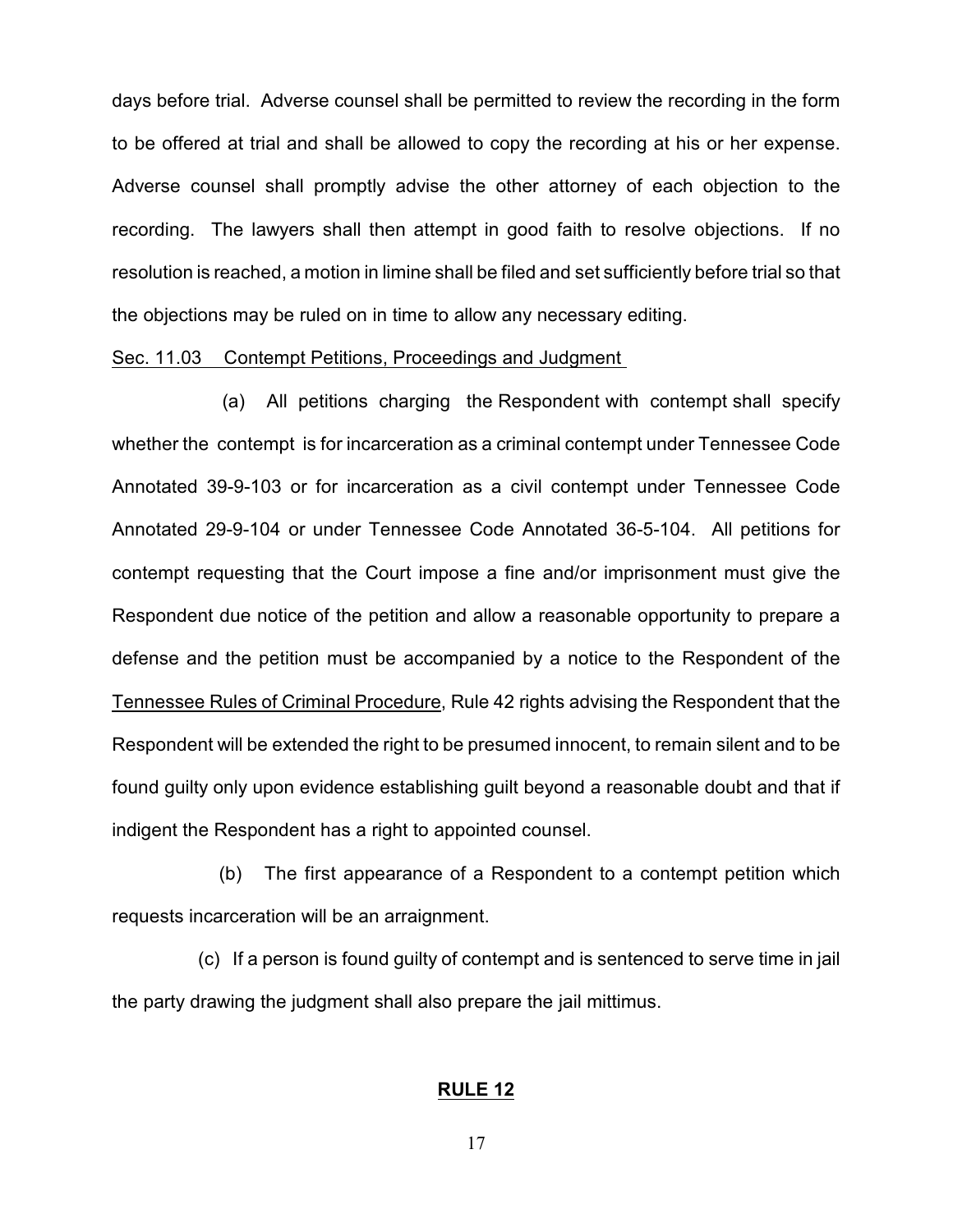### **CONTINUANCES AND AWARD OF FEES AND EXPENSES**

#### Sec. 12.01 Continuances

A. Jury or non-jury cases may not be continued by agreement and may be continued only by leave of Court. Cases will not be continued except for good cause which shall be brought to the attention of the Court as soon as practicable before the date of trial.

 B. Absence of a witness will not be grounds for a continuance unless the witness has been subpoenaed in accordance with the requirements of these rules and the Tennessee Rules of Civil Procedure.

C. When a case is set by agreement, failure to have completed discovery, unavailability of counsel on the trial date, inability to take a deposition, or failure to have completed any other trial preparation will not be grounds for a continuance.

### Sec. 12.02 Award of Fees and Expenses

In cases continued, the Court may award expenses and attorney's fees, including compensation to witnesses, for lost income, travel expenses, meals and lodging and tax the same as court costs. The Court may also impose unnecessary costs of jurors' appearance as part of the court costs.

## **RULE 13**

#### **SUBPOENAS**

#### Sec. 13.01 Time for Issuing Subpoenas

Subpoenas for a local witness must be issued and dated by the Clerk and Master no later than seven (7) days before the date of trial. If the witness resides out of county, the subpoena must be issued by the Clerk and Master and mailed or otherwise transmitted to the out of county sheriff or other authorized person no later than fourteen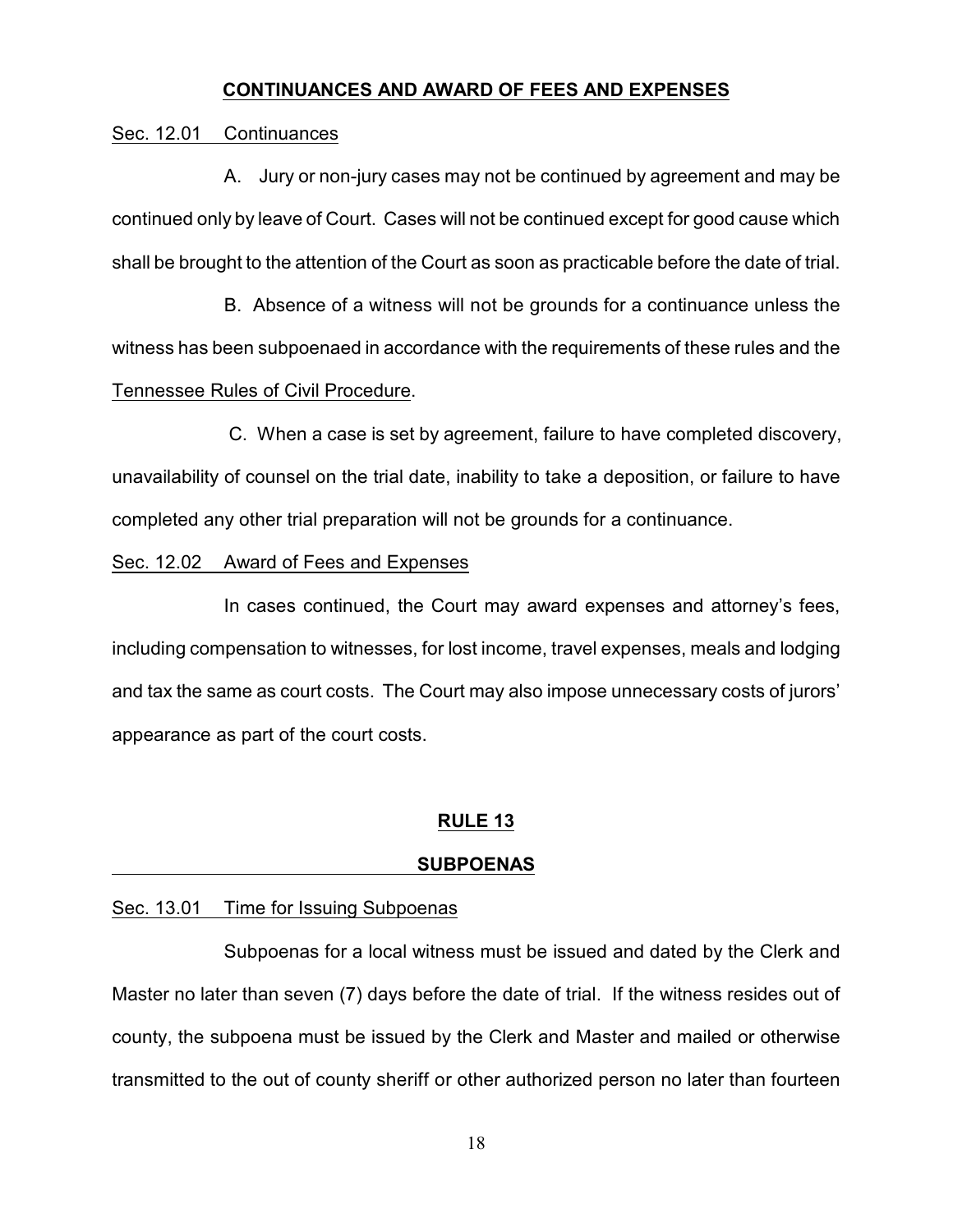(14) days before the date on which the case is set for trial.

A subpoena may be issued at any time prior to trial; however, if a party does not timely issue subpoenas as required by this rule, the failure of a witness to appear in court will not be considered as grounds for a continuance.

| <b>RULE 14</b>  |
|-----------------|
| <b>EXHIBITS</b> |

# Sec. 14.01 Custody of the Clerk & Master

All trial exhibits shall be accounted for and placed in the custody of the Clerk and Master unless otherwise directed by the Court.

# Sec. 14.02 Disposition of Exhibits

After a judgment becomes final in any case, the parties shall have thirty (30) days within which to withdraw exhibits. The Clerk and Master may destroy or dispose of exhibits not so withdrawn.

# **RULE 15**

# **ORDERS AND JUDGMENTS**

# Sec. 15.01 Written Findings and Conclusions

Requests for written findings of fact and conclusions of law should be accompanied by proposed findings of fact and conclusions of law and submitted in writing prior to the entry of judgment.

Sec. 15.02 Preparation and Submission of Orders and Judgments/Disagreements over **Contents**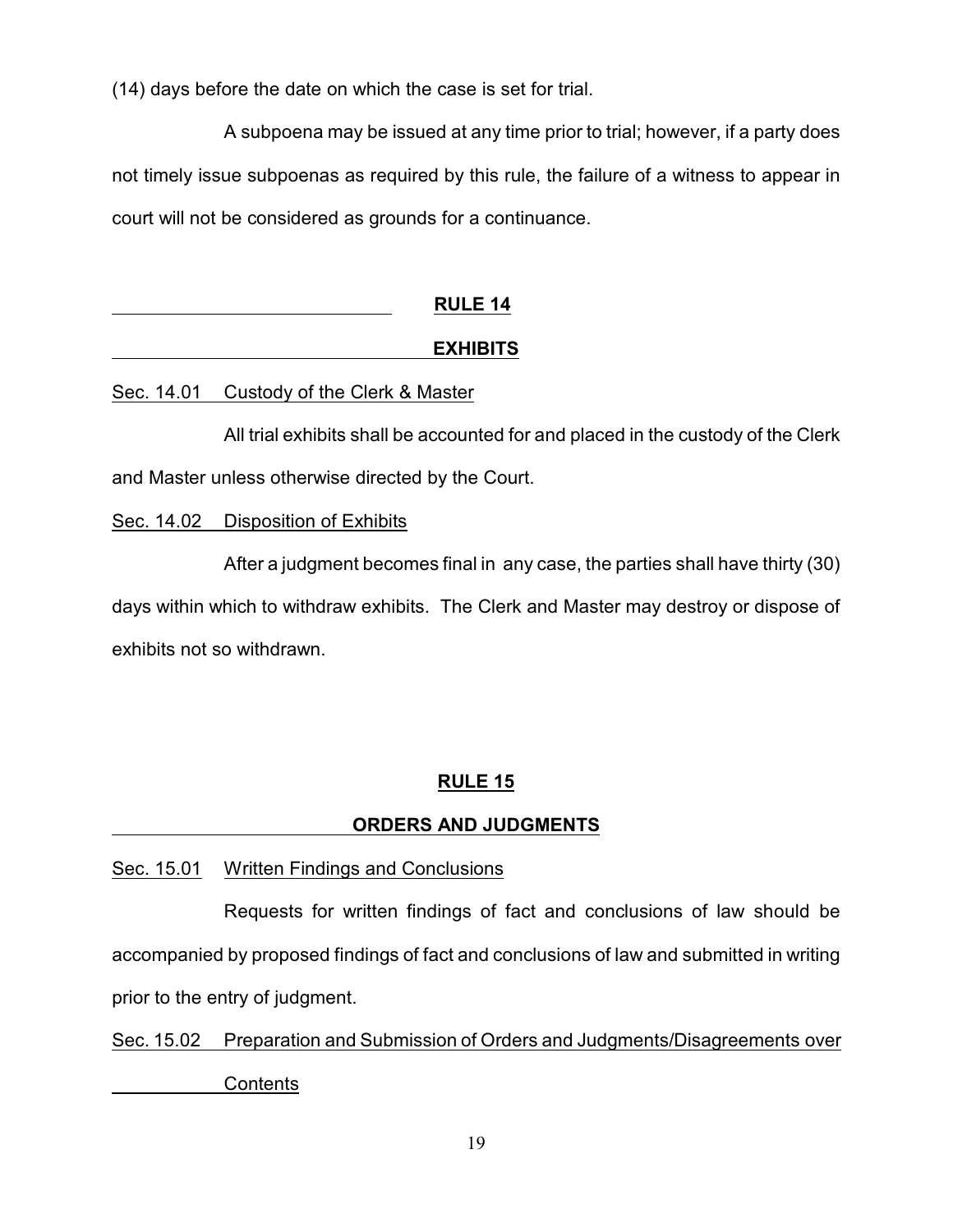Unless the Court directs otherwise, the attorney for the prevailing party will prepare the order for entry by the Court. Within five (5) days of the Court's ruling, the prevailing attorney shall submit the proposed order to opposing counsel for signature. Opposing counsel shall either sign the order or draft his or her own proposed order and file it with the Clerk and Master within two (2) days. If the order is approved by all attorneys or parties, the Court will sign the order without delay. If the order is not approved by all attorneys or parties, the Clerk and Master will hold the order seven (7) days from its filing, to await the filing of a competing proposed order. The court will sign the order it deems appropriate.

#### Sec. 15.03 Court Costs

(a) All final judgments shall provide for the taxing of court costs. The Clerk and Master shall refuse to enter any final judgment that fails to tax the court costs, unless the court costs have been previously paid.

(b) Whenever it appears to the Clerk and Master that a judgment has been satisfied but that court costs have not been paid, the Clerk and Master may apply to the Court for a re-taxing of court costs. The Clerk and Master shall notify the parties of the application and the date and time it will be considered by the Court.

#### Sec. 15.04 Non-Minute Entry Orders

Orders not affecting the legal course of an action, such as orders assigning a case, setting a case for trial, or acting upon a request for a continuance, may be designated by the Clerk and Master as a non-minute entry order. Such designated orders shall be placed in the file of the case but not spread upon the minutes of the court.

#### Sec. 15.05 Payment and Satisfaction of Judgments

(a) Funds paid to the Clerk and Master by check will not be disbursed until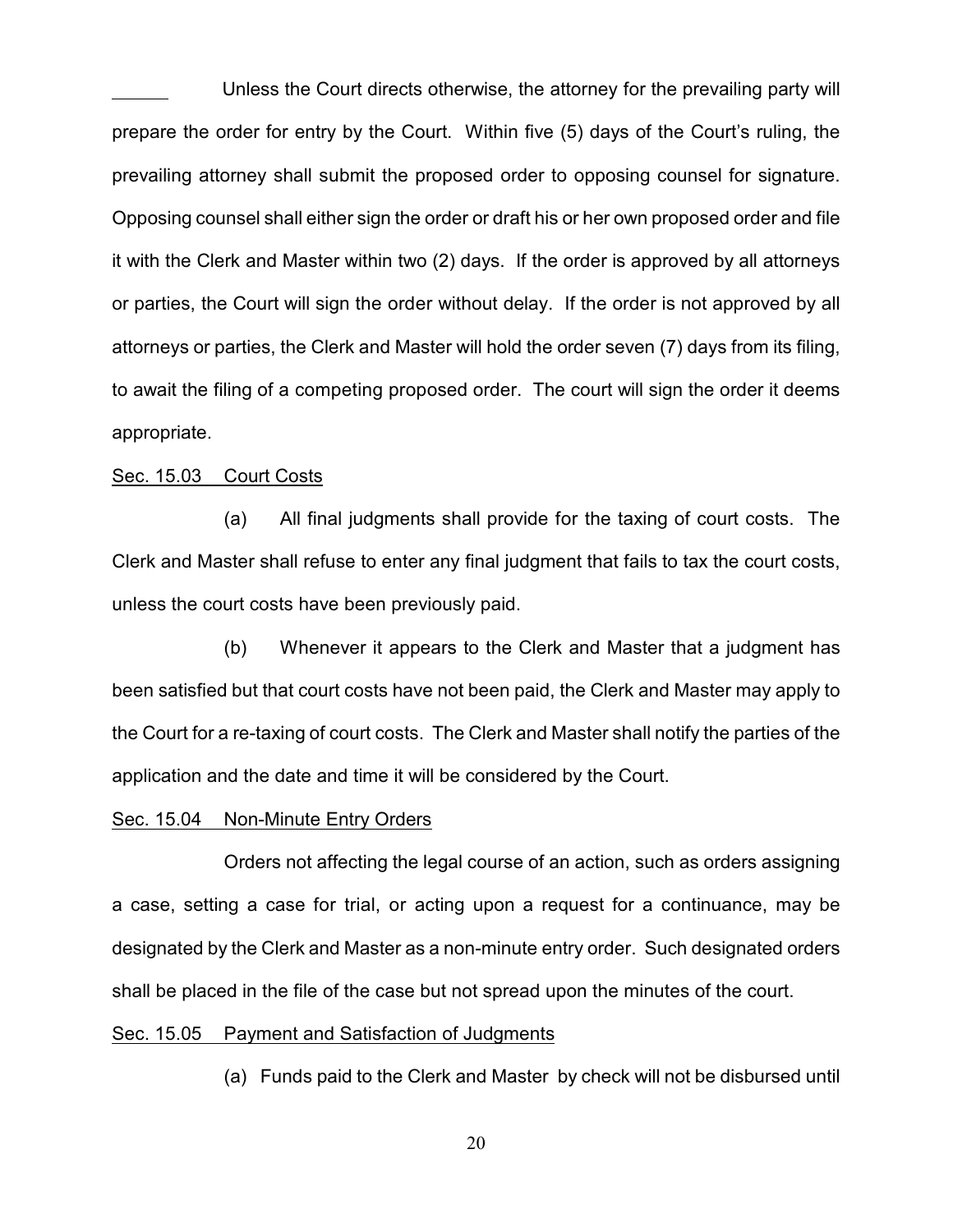ten (10) banking days after receipt of the check.

(b) Orders for disbursing funds, other than agreed orders must be final before the Clerk and Master may disburse the funds.

(c) Upon receipt of payment in satisfaction of a judgment, paid direct to the counsel or the parties, the party or their counsel will satisfy the docket by certifying receipt of the judgment on the docket book in the Clerk and Master's office.

#### **RULE 16**

#### **SPECIAL MASTERS**

### Sec. 16.01 Duty to Provide Court Reporter

The parties shall be required to provide a court reporter for the Special Master's proceedings. Other methods of verbatim recording are acceptable so long as the method is agreed upon by all parties.

### Sec. 16.02 Objections to Master's Report/Preparation of Transcript

If objections to the Master's report are filed within 10 days of service, the objections shall be clearly stated as well as the reasons therefore. The party filing the objections shall prepare a transcript of the master's proceeding to the extent that will allow the Chancellor to make an informed decision on the objections, if necessary. Citations to the transcript relevant to each objection are required. If the party opposing the objections to the Master's report deems the transcript to be incomplete, the objecting party may prepare additional portions of the transcript as advisable.

### Sec. 16.03 Additional Evidence

No additional evidence will be taken by the Chancellor in connection with a hearing on objections to the Master's report. In the event additional evidence is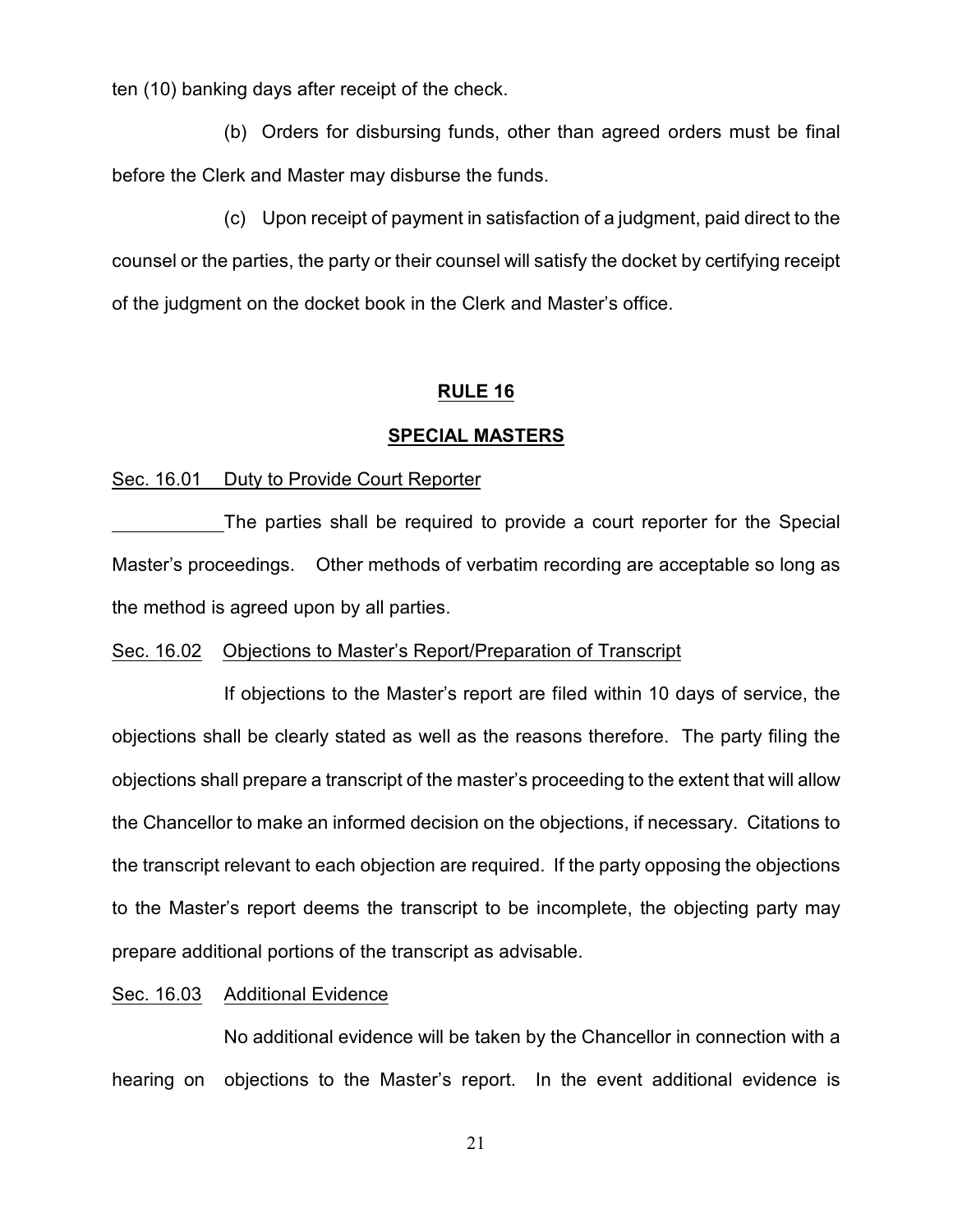determined by the Chancellor to be needed, the matter will be remanded to the Special Master for further proceedings and reports.

### Sec. 16.04 Notice to Special Master

When a motion for reference to the Master is made and approved by the Court, counsel will contact the Clerk and Master to make sure he or she is aware of the reference and can schedule hearings accordingly.

### Sec. 16.05 Special Master's Procedure

References to the Master typically require an initial Master's meeting where (1) the issues are identified; (2) any discovery or briefs required are identified with times set for submission; and, (3) a final hearing date is set. This initial Master's meeting is intended to be short in duration and may be conducted telephonically if requested by an attorney/party.

### **RULE 17**

### **PROBATE PRACTICE; CONSERVATORSHIPS;**

### **GUARDIANSHIPS; NAME CHANGES.**

### Sec. 17.01 ATTORNEYS

With the exception of petitions by an adult to change his/her name and applications to open an estate pursuant to the Small Estate Exemption, all fiduciaries shall be represented by and all petitions and motions shall be filed by attorneys licensed to practice law in Tennessee, except that attorneys not licensed in Tennessee may appear and file pleadings provided that they have complied with Rule 19 of the Rules of the Supreme Court of Tennessee. Adult persons acting in their individual capacity may file pleadings and appear pro se before the Court, and Fiduciaries who are not attorneys may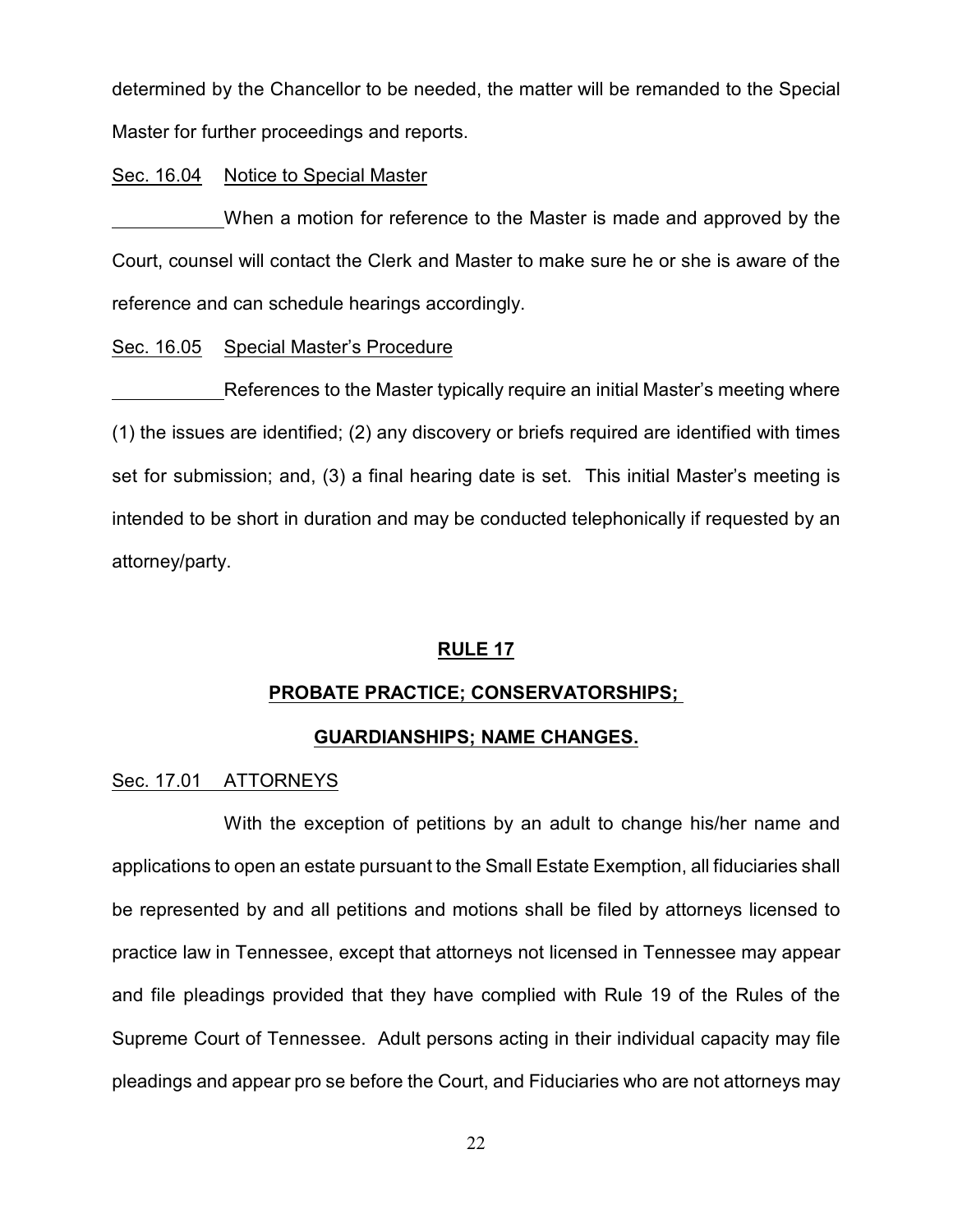submit their annual and final accountings and apply for their annual and final fee request without the intervention of their attorney.

An attorney who files a petition, opens an estate, or who is representing an Interested Party becomes the attorney of record for that party by filing a pleading or notice of appearance and shall remain attorney of record unless and until the Court grants permission to withdraw upon a showing of good cause. However, Guardians ad litem in conservatorships or guardianships shall automatically be relieved of their responsibilities upon the creation of the conservatorship and/or guardianship unless the order expressly provides otherwise.

#### Sec. 17.02 PLEADINGS AND ORDER

Pleadings are to prepared by counsel and filed with the Clerk and Master before being presented to the court. All orders and decrees other than those confirming reports of the Clerk and Master on accounting and settlements shall be prepared by attorneys of record and approved by them before being submitted to the court.

#### Sec. 17.03 ESTATES OF DECEDENTS:

 (a) Petitions to Probate Wills, Codicils and other Testamentary Instruments**:** A Verified Petition to probate a will, codicil, other testamentary instrument or to administer an intestate estate shall set forth such information as is required by statute and these Rules. In a testate estate the petition shall specifically include the names, and if known, addresses and relationships of all legatees and devisees under the testamentary instrument(s) and in addition thereto that of the surviving spouse and next of kin (even though not named in the will). The value of real and personal property to be administered need not be stated if bond is expressly waived and the named executor or alternate executor is willing to serve.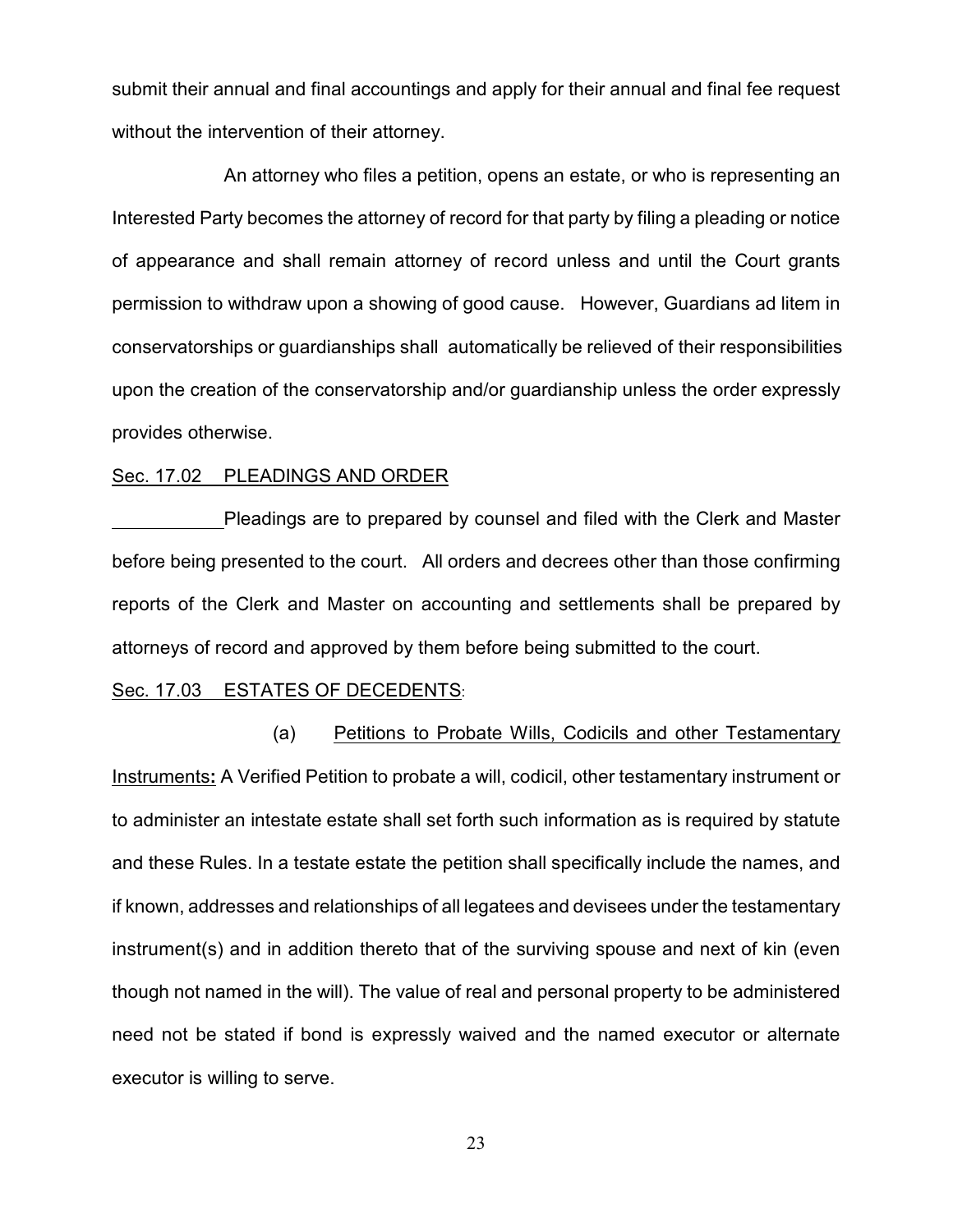(b) "Common Form" Proceedings: Petitions to Probate in common form may be heard either by the Court or by the Probate Master. Petitioner shall give Notice to all Interested Parties prior to presenting the will for probate. The Probate Master may hear these matters provided the petition and all accompanying documents are in proper order, as determined by the Probate Master, and there are no questions of law to be determined. If there is a question of law or if the Probate Master declines to hear the petition, the petition shall be heard by the Court.

 (c) "Solemn Form"Proceedings: Petitions to Probate in solemn form must be heard by the Court. Service of Process shall be given as required by statute.

 (d) Holographic Will Proceedings: All Petitions for the probate of holographic testamentary instrument(s) will be heard by the Court. Notice shall be given to all Interested Parties, including the surviving spouse and next of kin whether or not named as beneficiaries under the testamentary instrument(s). If Notice is not provided, bond may be required regardless of express waiver of such in the will. The testimony of witnesses concerning the handwriting of the decedent must be taken in open court. Upon a showing of good cause the Court may allow such evidence to be taken by affidavit or oral deposition.

 (e) Proceedings to Administer Intestate Estates: Petitions to appoint an Administrator of an intestate estate may be heard by the Court or the Probate Master. Notice shall be given to all Interested Parties, including the surviving spouse and next of kin, that the petitioner is filing a petition to administer the estate of the decedent and that no will can be located. If Notice is not provided, bond may be required. The Probate Master may hear these matters provided the petition and all accompanying documents are in proper order, as determined by the Probate Master, and there are no questions of law to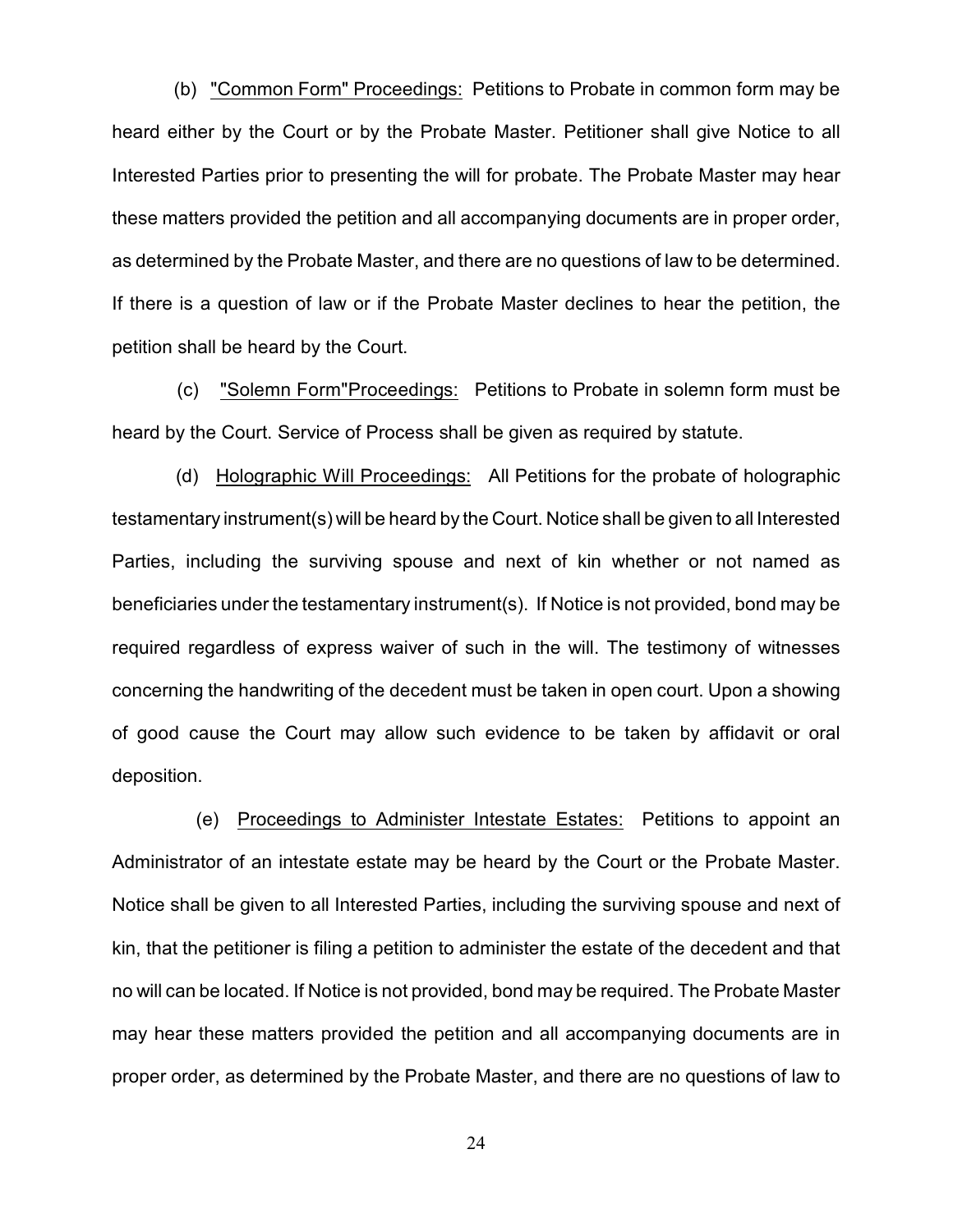be determined. If there is a question of law or if the Probate Master declines to hear the petition, a hearing on the petition may be set on the court docket. The Petition shall state the approximate respective values of the real and personal property being administered, if known; the names and addresses of the spouse; the next of kin of the decedent; and, whether bond, inventory and annual accountings are waived by written waivers from the spouse and all of the next of kin.

 (f) Small Estate Administration Proceedings: Estates to be administered under the provisions of T.C.A. § 30-4-101 et seq. (The Small Estates Act) may be heard by the Court or the Probate Master. Notice shall be given to all Interested Parties, including the surviving spouse and next of kin. If Notice is not provided, bond may be required. The Probate Master may hear these matters provided the affidavit and all accompanying documents are in proper order, as determined by the Probate Master, and there are no questions of law to be determined. If there is a question of law or if the Probate Master declines to act upon the affidavit, a hearing on the affidavit may be set on the court docket. If bond is to be waived, consent forms executed by the spouse and all next of kin allowing the Affiant to administer the small estate without bond must accompany the affidavit.

#### Sec. 17.04 INTERESTED PARTIES

Interested Parties": An Interested Party is a person or entity having an interest in a matter before the Court. Depending on the type of estate or matter at issue, an Interested Party may include a spouse, beneficiary, legatee, devisee, fiduciary, and next of kin in intestate proceedings. Next of kin are those persons entitled under T.C.A. § 31-2-104 to inherit as if the decedent died intestate.

- (a) In a decedent's estate, an Interested Party shall include:
	- (i) In a solvent testate estate, the surviving spouse and all legatees, devisees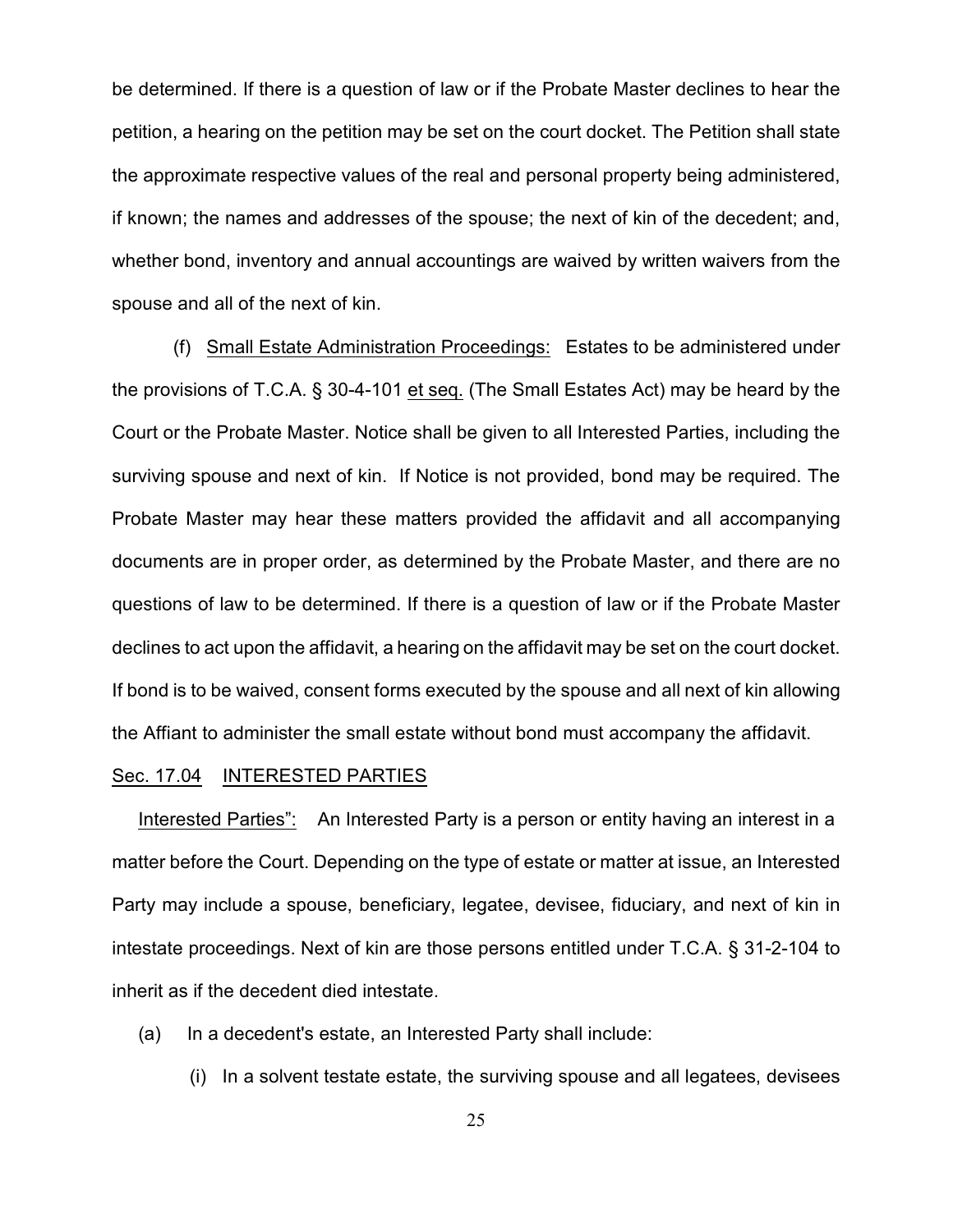and beneficiaries named in the testamentary instrument being offered or admitted to Probate;

 (ii) In a solvent intestate estate, the surviving spouse and intestate heirs of the decedent as described at T.C.A. § 31-1-104;

 (iii) In an insolvent estate or one that may become insolvent, whether testate or intestate, the persons set forth in (a) and (b) above and creditors of the decedent whose claims may be adversely affected by a ruling on the matter(s) at issue;

 (iv) In a matter contesting the validity of a testamentary instrument offered or admitted to Probate, the surviving spouse and intestate heirs of the decedent as described at T.C.A. § 31-1-104, all legatees, devisees and beneficiaries named in the testamentary instrument being offered or admitted to Probate, and any legatees, devisees, and beneficiaries of any preceding testamentary instrument to that being offered or admitted to Probate.

 (b) In a Conservatorship, Interested Parties shall include the spouse and next of kin of the respondent and the person(s) who have been primarily responsible for the respondent's person and/or finances.

 (c) In a Guardianship, Interested Parties shall include both parents of the minor, the next of kin if both parents are deceased, legal guardians and person(s) primarily responsible for the minor's person and/or finances.

 (d) In a proceeding to terminate a trust, Interested Parties shall include current income beneficiaries, remainder beneficiaries of the trust, all fiduciaries and the grantor, if living.

 (e) Notice and Service of Process need not be served upon an Interested Party who joins in a petition as a Petitioner or who files a sworn waiver or consent.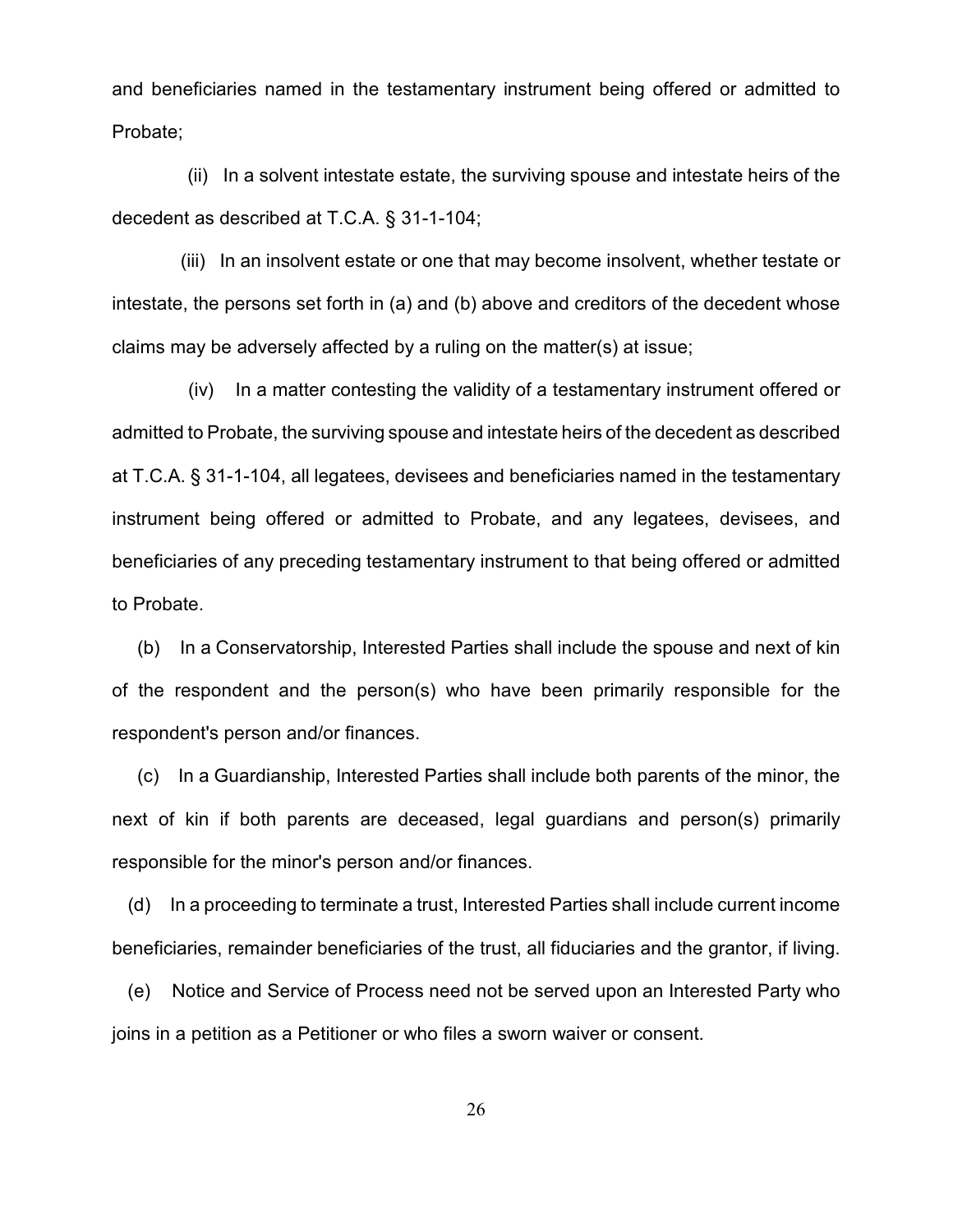(f) No action of Court shall be set aside due to the failure of an Interested Party to receive Notice unless the Interested Party shall timely appear and show substantial prejudice resulting from the lack of notice and a reasonable likelihood of prevailing on the merits.

#### Sec. 17.05 REPORTS, AUDITS AND EXCEPTIONS

Reports filed with the Clerk and Master for audit are automatically referred to the Clerk and Master. No action for a reference is necessary. Where no exceptions are taken to the Clerk and Master's report within ten (10) days after filing, the report will stand approved and be entered on the minutes by an order of confirmation.

#### Sec. 17.06 CLERK AND MASTER to ACT

Unless otherwise ordered by the Court, the Clerk and Master is empowered to hear without a specific order of reference the following matters; (1) applications for letters testamentary and letters of administration, (2) adjudicate claims and exceptions thereto, (3) determine allowance to surviving spouse and family of deceased, (4) preside over assignment of homestead, (5) preside over proceedings for elective share pursuant to T.C.A. § 31-4-101 et seq., and (6) take and state all accounts and settlements. The CLERK and MASTER shall make a written report of his findings and actions on the above matters.

#### Sec. 17.07 CLAIMS AGAINST ESTATE

Verified claims must be filed with the Clerk and Master in triplicate within four (4) months from the first date of notice to creditors or as otherwise provided in T.C.A. § 30- 2-307. When any claim is due on instrument, such instrument, or a photo-copy, shall be filed; and when due by judgment or decree, a copy certified by the Clerk of Court rendering the same shall be filed. Every claim must be verified by the affidavit of the creditor. The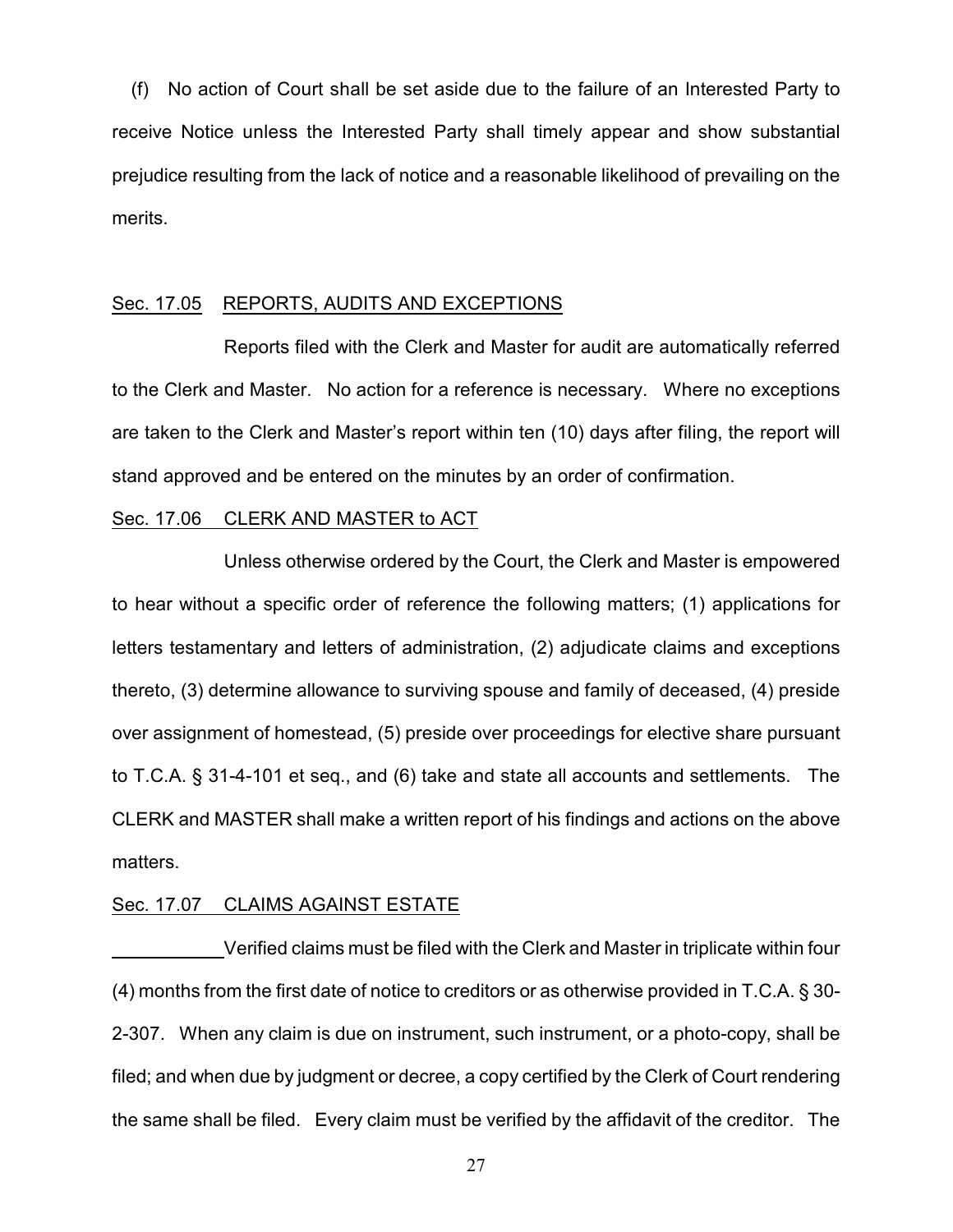claim fee required by T.C.A. § 8-21-401, shall be paid to the Clerk and Master by the claimant at the time such claim is filed. Claims received by the Clerk and Master that are not accompanied by the said authorized fee shall not be filed.

#### Sec. 17.08 REVIEW

All actions of the CLERK and MASTER shall be subject to review by the COURT upon exceptions thereto filed within ten (10) days and motion for review. If no exceptions are filed within ten (10) days, counsel or the CLERK and MASTER shall lodge an order of confirmation.

#### Sec. 17.09 FEES AND EXPENSES

(a) Court approval of legal fees and expenses is required in all circumstances unless: (1) they are approved in writing by all interested parties (or their legal guardian), or (2) they do not exceed the percentages of the estate value set out in one of the following schedules as such are presumed reasonable in the absence of objection ("gross estate" for this purpose is the gross estate for inheritance Tax purposes):

| <b>Gross Estate</b>       | Schedule 1 | Schedule 2 |  |
|---------------------------|------------|------------|--|
| 1 <sup>st</sup><br>20,000 | 5%         | 2.5%       |  |
| next 80,000               | 4%         | 2.0%       |  |
| next 150,000              | 3%         | 1.5%       |  |
| next 250,000              | 2%         | 1.0%       |  |
| over 500,000              | 2%         | 0.5%       |  |

(b) Legal Fees & Expenses:

(1) apply Schedule 1 if the personal representative is not regularly engaged in the business of administering estates, or

(2) apply Schedule 2 if the personal representative is regularly engaged in the business of administering estates.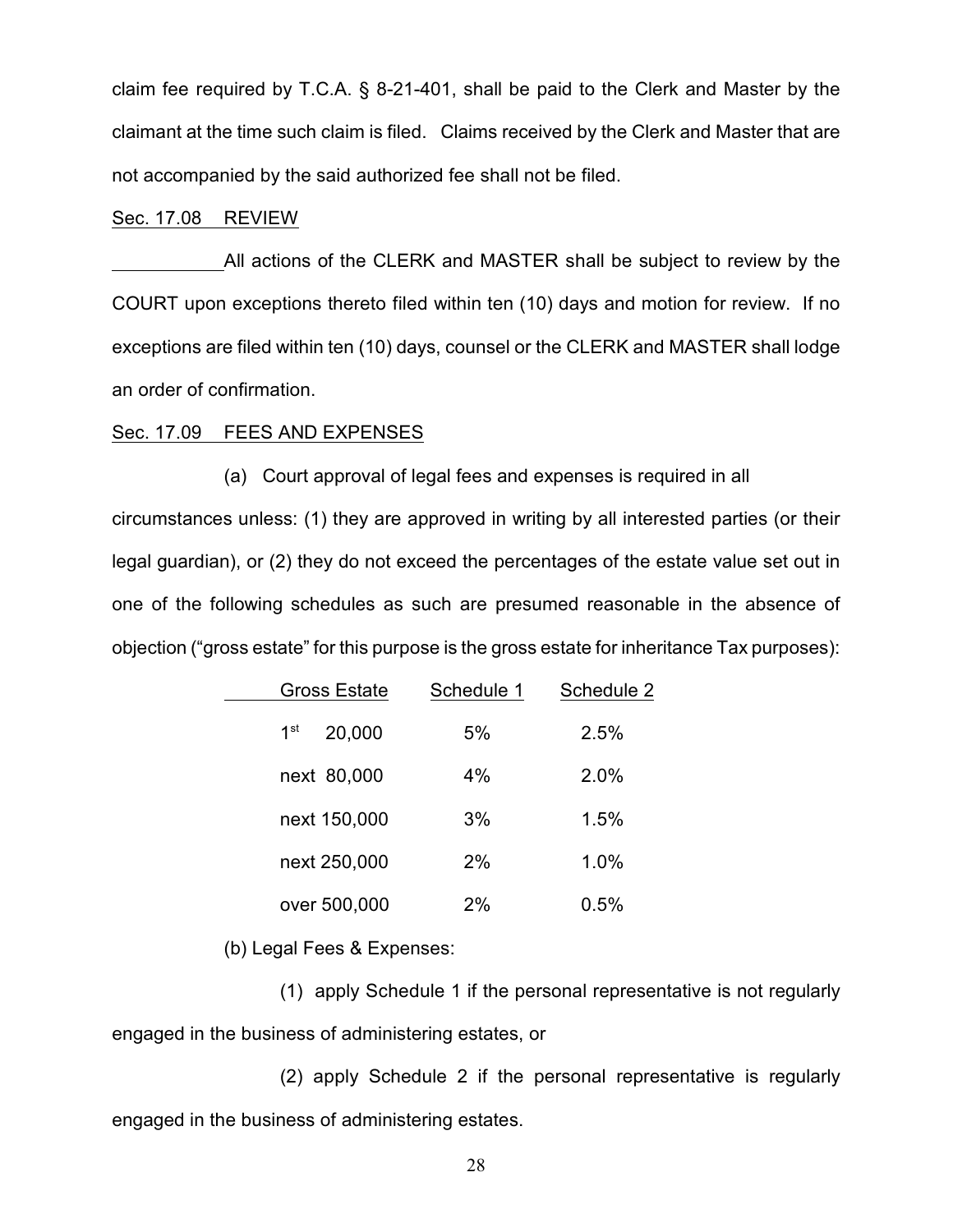(c) Personal Representative Fees & Expenses:

(1) apply Schedule 1 if the personal representative is either regularly or not regularly engaged in the business of administering estates.

(d) If fees and expenses have not been properly approved as required by this rule, or if objections are filed by motion, the Clerk shall, on reference, determine a reasonable fee and report such to the Court.

#### Sec. 17.10 MOTIONS FOR INSTRUCTIONS OR FOR INTERPRETATION

In all cases where counsel for the estate requests the court to instruct as to how to handle an issue in the administration of an estate or to interpret or construe a portion of the will, counsel shall file a memorandum of law which shall advise the court of the current state of law on the issue. Counsel shall not, however, take a position on the outcome of the motion.

### **RULE 18**

### **REAL PROPERTY SALE**

### Sec. 18.01 Property Description

Complaints seeking sale by partition, general lienor's suits and all other actions to sell real property shall set forth the complete legal description, map-parcel-group number, and the street name and number of the property if there is one.

#### Sec. 18.02 Orders of Reference

 (a) Orders of Reference to the Clerk and Master where appropriate may only require the Clerk and Master to:

1) Determine the owners of the premises to be sold, and the respective rights, titles, and interests of the parties therein;

2) Determine whether the premises are so situated that the partition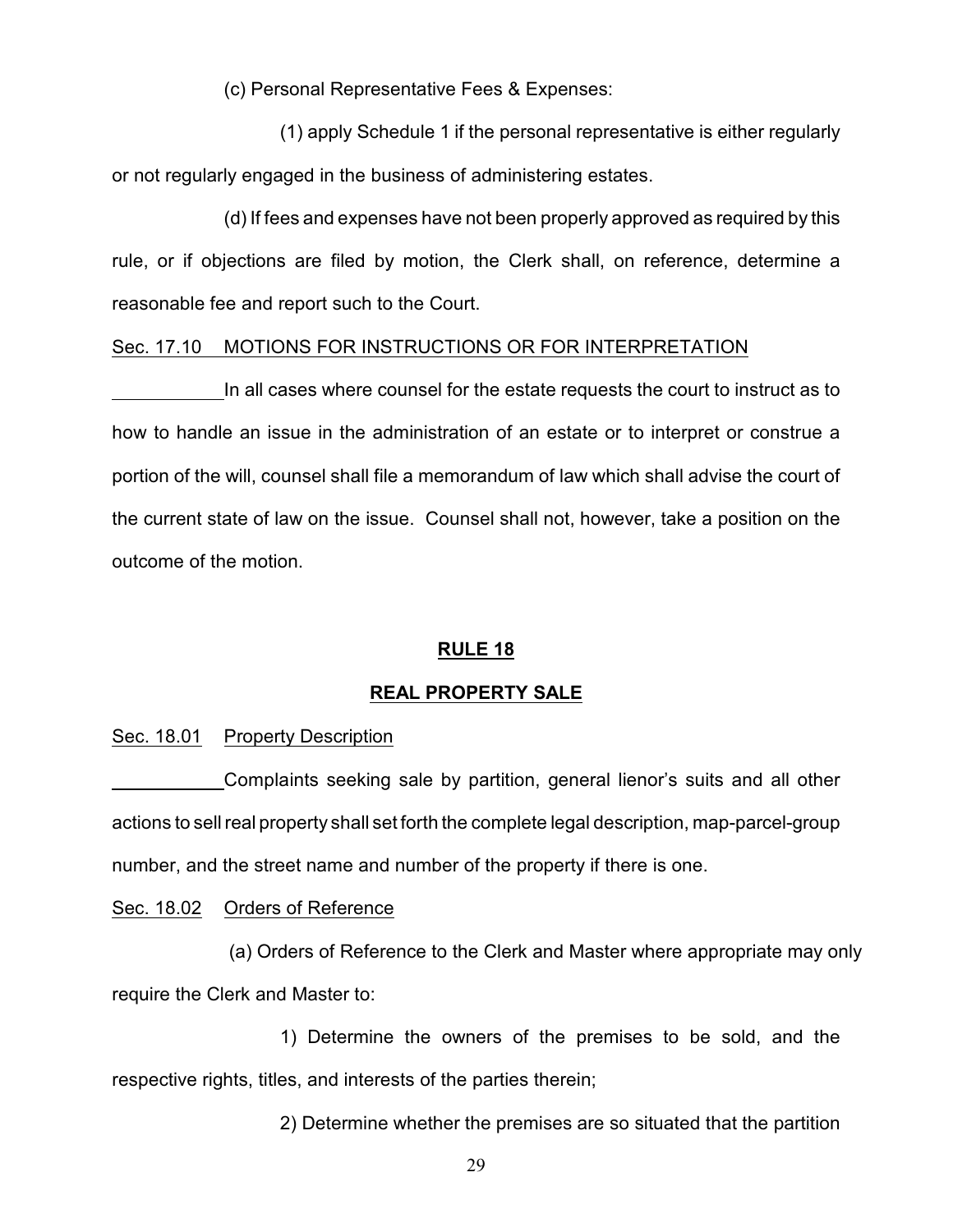thereof cannot be equitably made, or whether they are such description that it would be manifestly to the advantage of all parties that the same should be sold, instead of partitioned in kind; and,

3) Determine whether there are any encumbrances on the premises not disclosed in the pleading; and if so, what, and to whom belonging:

(b) Other items on which the parties request a report from the Clerk and Master not mentioned above must be approved by the court.

(c) The plaintiff's attorney will inform the Clerk and Master when the sale of real estate is sought and when an order of reference is signed.

(d) The plaintiff's attorney will assist the Clerk and Master to set up depositions of the parties, if necessary, to facilitate the Master's report.

### Sec. 18.03 Sale Price to Cover Encumbrances

The complaint in any real estate sale shall set out whether the petitioner expects the sale to cover all encumbrances and costs of the sale and by how much. The court will use its discretion in ordering a sale if it does not believe that the sale proceeds will cover all mortgages, liens and other encumbrances as well as the costs of the sale. In cases where the sale proceeds may not cover mortgage holders, plaintiff's attorneys should consider making mortgage holders a party to the case.

### Sec. 18.04 Title Searches

The Court or Clerk and Master may require a title search by a qualified attorney prior to the sale of any property. The cost of the title search will be assessed as cost of the sale